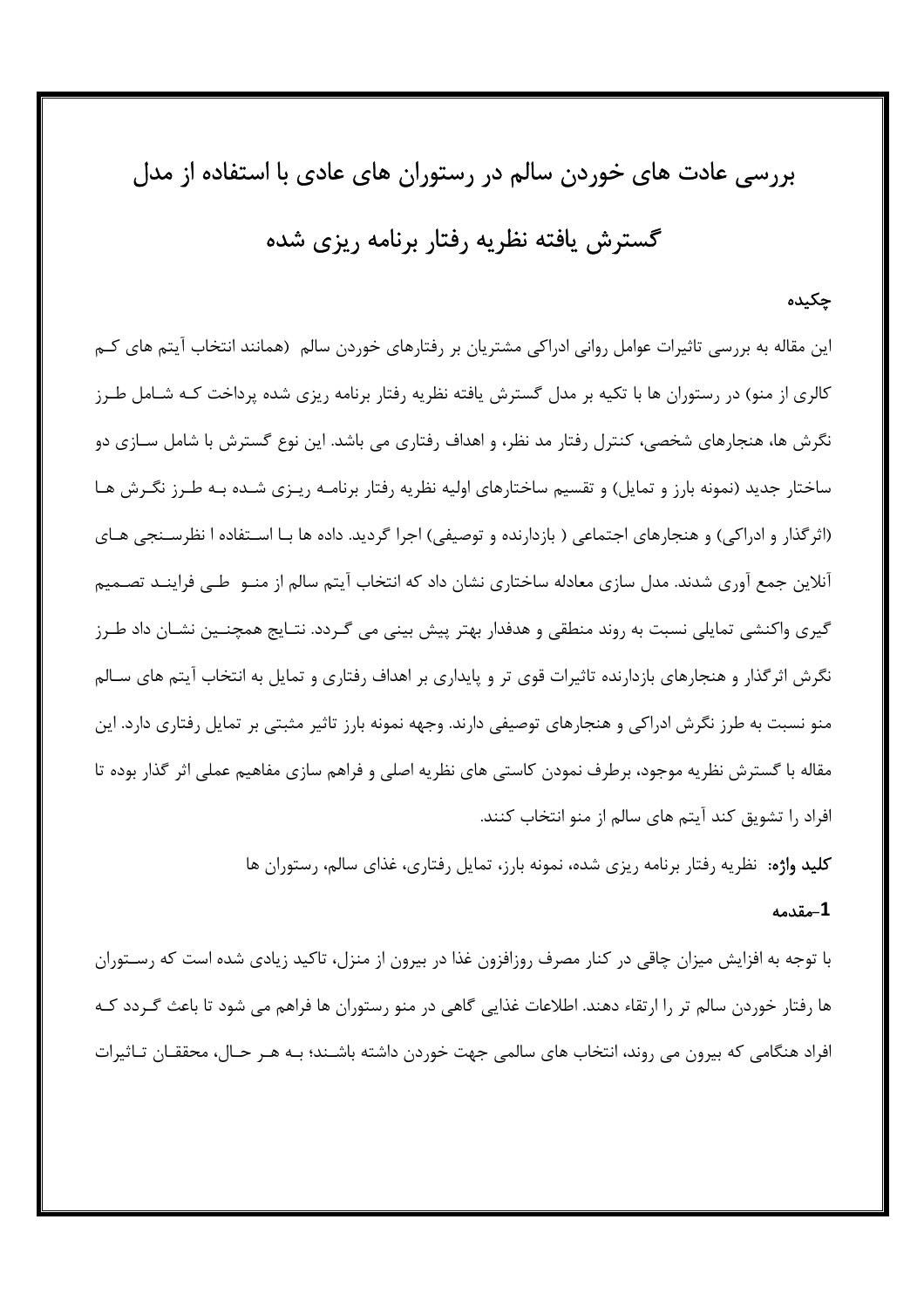متناقضی مبنی بر اطلاعات تغذیه ای گزارش نموده اند به منظور اینکه مشتریان آیتم های سالم را از منو در رستوران ها انتخاب کنند. در مقابل، محققان دیگر بر نقش عوامل روان ادراکی در انتخاب غذا تاکید داشته اند. نظریه رفتار برنامه ریزی شده یکی از رایج ترین چارچوب های نظری برای بررسی این مسئله است که چگونه عوامل روان ادراکی طرز نگرش، هنجارهای شخصی، کنترل رفتاری مد نظر و هدف رفتاری بر رفتارهای خوردن مردم تــاثیر می گذارد. به هر حال، نظریه رفتار برنامه ریزی شده به دو لحاظ مورد انتقاد واقع شـده اسـت: مفروضـات و مفهـوم سازی برخی مولفه ها. با توجه به مفروضات، نظریه رفتار برنامه ریزی شده مورد انتقاد واقع شده است که بـه خـاطر تمرکز بر تصمیم گیری منطقی می باشد هر چند هیچ نوع تصمیم رفتاری بر اساس اصـول منطقـی مزایـا و معایـب رفتاری گرفته نشده است. به طور ویژه، انتخاب غذا فقط از طریق فرایندهای منطق عمدی تعیین نمی شوند بلکه در عوض گاهی افراد آنچه را که می خواهند بخورند، بدون فکر انتخاب می کنند. برای بررسی این نـوع فراینــد تصــمیم گیری واکنشی، چهره نمونه بارز و تمایلات رفتاری به طور مکرر استفاده شده اند. هر چند تمایل رفتاری عامل تعیین کننده رفتار حقیقی همانند هدف فتاری در نظریه رفتار برنامه ریزی شـده اسـت، تمایـل رفتـاری معمـولا بـا پاسـخ واکنشی به زمینه اجتماعی شکل می گیرد. چهره نمونه بارز اشاره به نگرش های افـراد دربـاره فـرد عـادی دارد کـه درگیر رفتار مد نظر می شود، و یکی از عوامـل تعیـین کننـده تمایـل رفتـاری اسـت. بـرای نمونـه، اسـپیجکرما بـا همکاران(2004) گزارش نموند هنگامی که افراد نگرش مثبتی نسبت به افراد سیگاری دارند، آنها احتمالا مایـل انـد خود نیز سیگار بکشند؛ این رابطه را می توان با رویکرد تصمیم گیری واکنشی شرح داد. برخی محققان بر این فرض بوده اند که مولفه های نظریه رفتار برنامه ریزی شده به طور ویژه طرز نگرش ها و هنجارهای فردی، بـه طـور کـافی مفهوم سازی نمی شوند. منتقدین بر این نظر بوده اند که نظریه رفتار برنامه ریزی شده فقط بر جوانب ادراکـی طـرز نگرش و هنجارهای اجتماعی متکی اند (یعنی طرز نگرش ادراکی) که به توافق/مخالفت دیگران در زمینه رفتار خاص (یعنی هنجارهای بازدارنده) مربوط می شوند و به موجب آن نشان می دهند که مفهوم طرز نگرش ها باید از طریق طرز تلقی ادراکی و اثر گذار (احساسـات و هیجانـات) و مفهـوم هنجارهـای فـردی از طریـق هنجارهـای بازدارنــده و هنجارهای توصیفی بررسی گردند. علی رغم این انتقاد ها، مطالعات محدودی وجود دارند که سعی دارند این نقــائص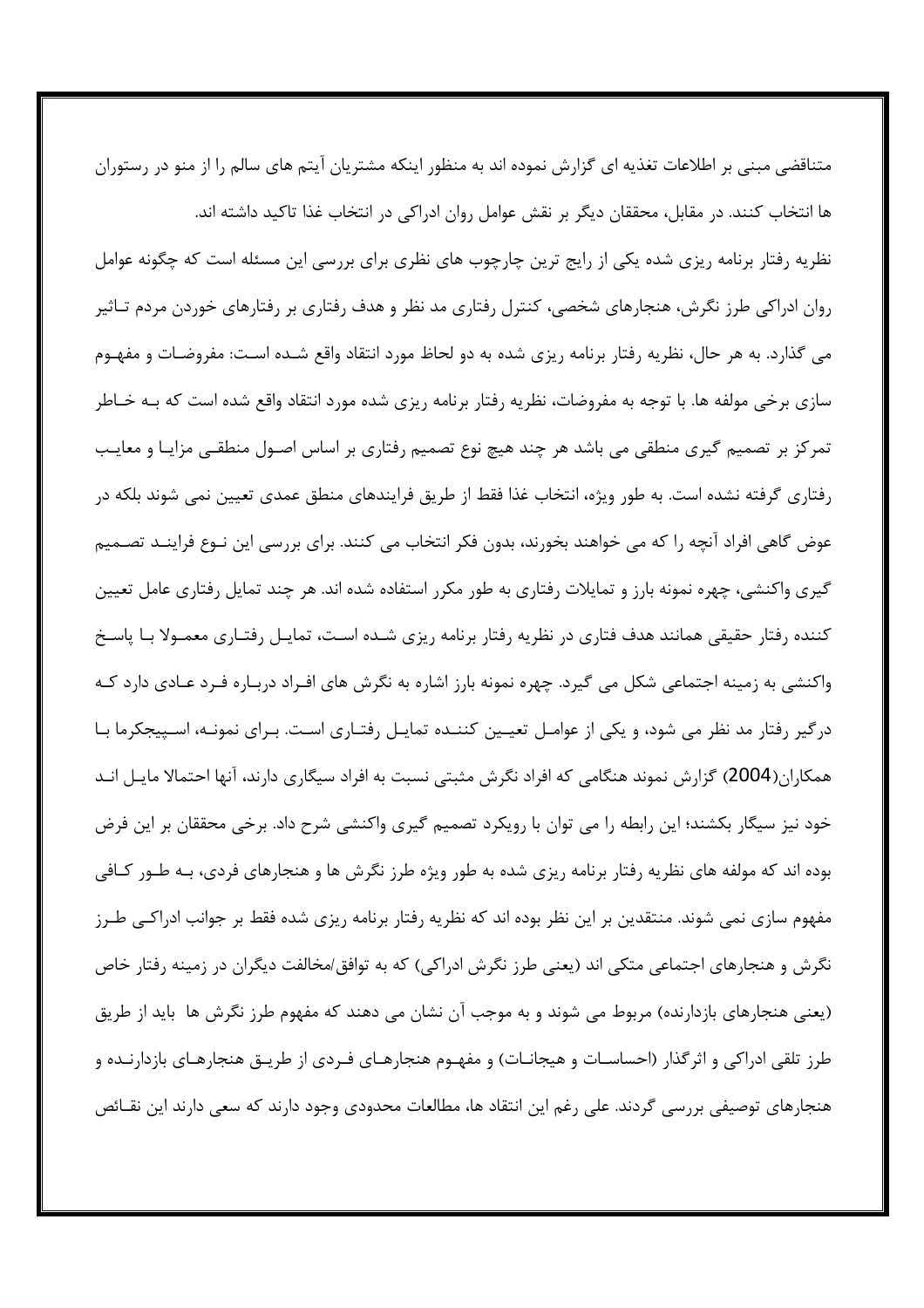نظریه رفتار برنامه ریزی شده را در حیطه رفتار خوردن سالم برطرف نماینـد. بـه عـلاوه، تـا جـایی کـه مـی دانـیم، مطالعاتی در محیط رستوران ها انجام نشده اند که ازاین استدلال نظری استفاده کنند. این مقاله برای بررسی این انتقادها به بررسی قابلیت کاربرد نظریه گسترش یافته رفتار برنامه ریزی شـده در حیطـه انتخاب آيتم سالم از منو مشتريان پرداخت و نظرسنجي آنلاين براي مصرف كنندگان رسـتوران مطـرح نمـود. ايـن مقاله دو هدف پیش رو داشت. هدف نخست بررسی فرایندهای تصمیم رفتاری واکنشی ( یا تک هـدفی) در انتخـاب آیتم های سالم از منو در رستوران ها می باشد که چهره نمونه بارز و تمایل رفتاری را به نظریه رفتـار برنامــه ریـزی شده می افزاید. هدوم دوم آزمودن نظریه رفتار برنامه ریزی شده گسترش یافته با تقسیم مولفه های طرز نگرش بـه اثرگذار و ادراکی و مولفه هنجارهای اجتماعی به هنجارهای بازدارنده و توصیفی است. لذا این مقاله ادبیات موجود را گسترش داد و به بررسی نقش این ساختارها در انتخاب آیتم های سالم از منو در رسـتوران هـای غـذاخوری عـادی پر داخت.

## 2- مرور بر ادبیات

## 2-1 غذاهای سالم

غذای سالم به شیوه های متنوع تعریف شده است. با توجه به اینکه مصرف مازاد غذاهای سرشار از کالری یک عامـل اثرگذار بر چاقی بوده و چاقی عامل تاثیرگذار بر انواع بیماری های مزمن است، آیتم های منو سالم در این مقالـه بـه عنوان آیتم های منو تعریف شدند که دارای میزان کالری کم بودند. سایرین نیز غذاهای سالم را به عنوان غذاهای کم كالري تعريف نموده اند.

# 2–2 اهداف رفتاری در ربرابر تمایل رفتاری

هدف رفتاری یکی از عوامل تعیین کننده رفتار حقیقی در نظریه رفتار برنامه ریزی شده می باشد. اگر فـردی هـدف جدی در مشارکت در این رفتار داشته باشد، وی به احتمال بیشتر آن رفتار را مرتکب می شود. هر چند هدف رفتاری به طور گسترده در انواع حیطه های رفتاری از جمله رفتارهای خوردن سالم به کار رفته اند (همانند مصرف میـوه و سبزیجات)، محققان خاطر نشان نموده اند که هدف رفتاری به طور ویژه در پیش بینی تصـمیمات رفتـاری منطقـی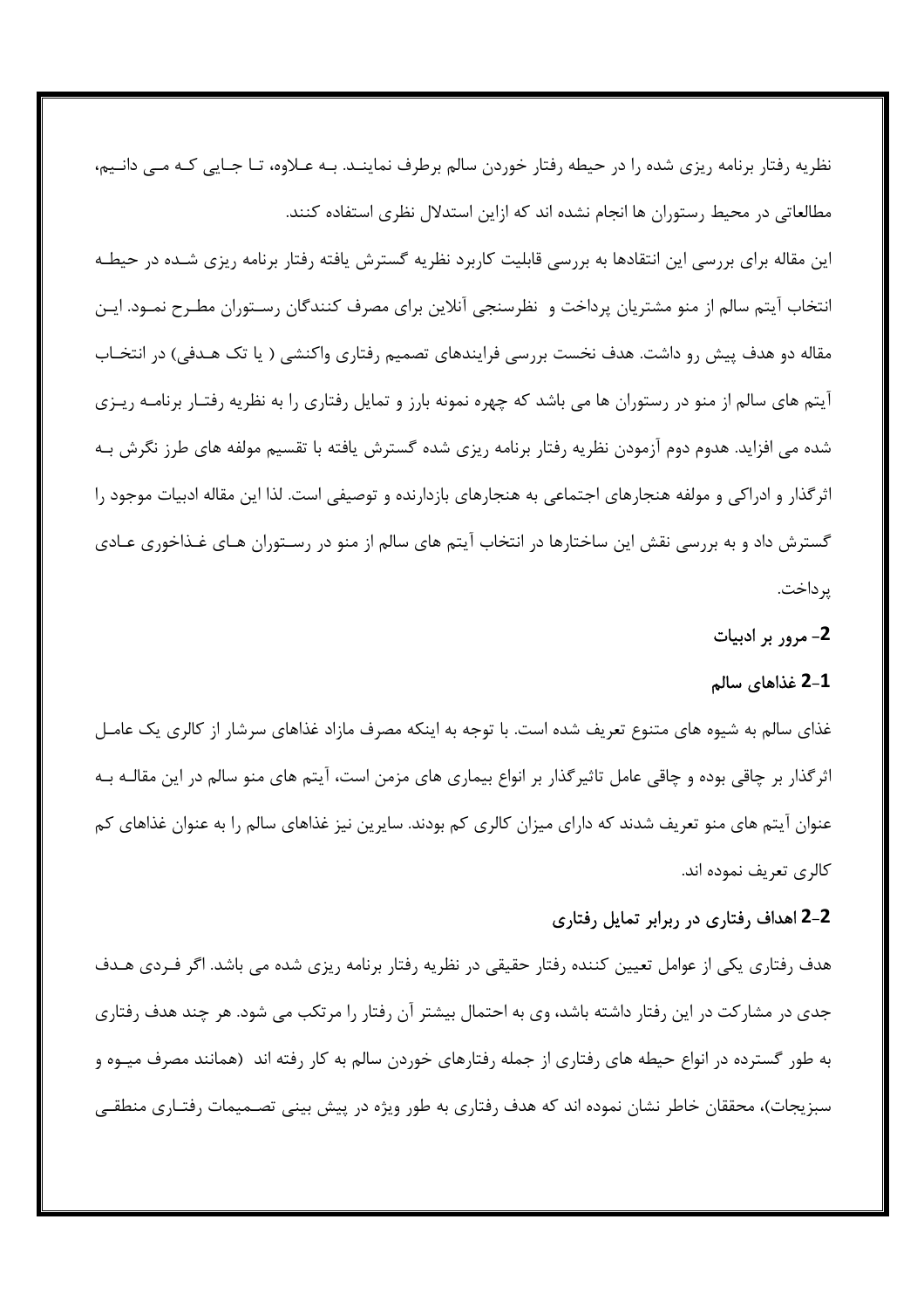مفید است. به هر حال، تمامی رفتارها به خاطر تصمیم گیری منطقی نیسـتند. بـرای شـرح تصـمیمات واکنشــی یـا غیرعمدی، مفهوم تمایل رفتاری معرفی شده است.

تمایل رفتاری ممکن است شبیه هدف رفتاری به نظر برسد، بدین معنی که هر دو عامل پیش بینی رفتار حقیقی اند و تمایز واضحی بین این مفاهیم وجود دارد. در حالی که هدف رفتاری اشاره به این دارد که «فرد چـه مقـدار تـلاش برای انجام رفتار برنامه ریزی کرده است»، تمایل رفتاری اشاره به این مسئله دارد که «استقبال فرد از فرصت هـا و تمایل وی به انجام رفتار خاص در موقعیت ها منجر به ارتکاب رفتار می گردد.»طبــق ایــن تعــاریف، تمایــل رفتــاری شامل برنامه ریزی یا قصد قبلی کمتر از هدف رفتاری بوده و همچنین مستلزم آن است کـه موقعیـت خاصـی بایـد برقرار باشد و سپس از افراد پرسیده می شود که چه تمایلی به انجام رفتار در موقعیت داده شده دارند.

نقش هدف رفتاری و تمایل رفتاری در زمینه های رفتار مختلف بررسی شده اند و برخی مطالعات پی بـرده انـد کـه تمایل رفتاری تاثیر قوی تری بر رفتار حقیقی به جای هدف رفتاری دارد. علی رغم این شواهد، مطالعه خوردن سالم معروف وجود دارد که از هر دو مفهوم استفاده می کند. یک دلیل ممکن برای این کـار آن اسـت کـه مفهـوم تمایـل رفتاری برگرفته از مدل نمونه بارز/تمایل است، که برای پیش بینی رفتارهای پرخطر (از جمله سـیگار کشـیدن) بـه جای رفتارهای ارتقا سلامت به کار می رود. مولفین تا جایی که می دانند اوتومو در مقاله خــود ایــن دو مقولــه را در بررسی رفتارهای خوردن ترکیب نموده است. این مقاله یی برد که تمایل رفتاری تاثیر قوی تـر بـر رفتارهـای میـان وعده ناسالم دارد و بر اهمیت فرایند تصمیم گیری واکنشی یا غیرعمدی در انتخاب غذا دارد. به طور مشابه مطالعات دیگر نیز خاطر نشان نموده اند که این فرایند تصمیم گیری با استفاده از مفهوم انگیزه آنی حائز اهمیت است. طبـق این مطالعات، افراد دچار انگیزه آنی معمولا میان وعده های پرکالری را به طور مکرر تر از افراد کم انگیزه می خورند، که نشان می دهد رفتار خوردن ناسالم ارتباط نزدیکی با تصمیم گیری واکنشی یا برنامه ریزی نشده دارد. طبق بحث بالا، انتظار داریم که هدف رفتاری و تمایل رفتاری مبنی بر انتخاب از میان آیتم های سالم منو تـاثیرات مثبتـی بـر انتخاب آیتم های منو دررستوران داشته باشند.

3–2 طرز نگرش های اثرگذار در برابر ادراکی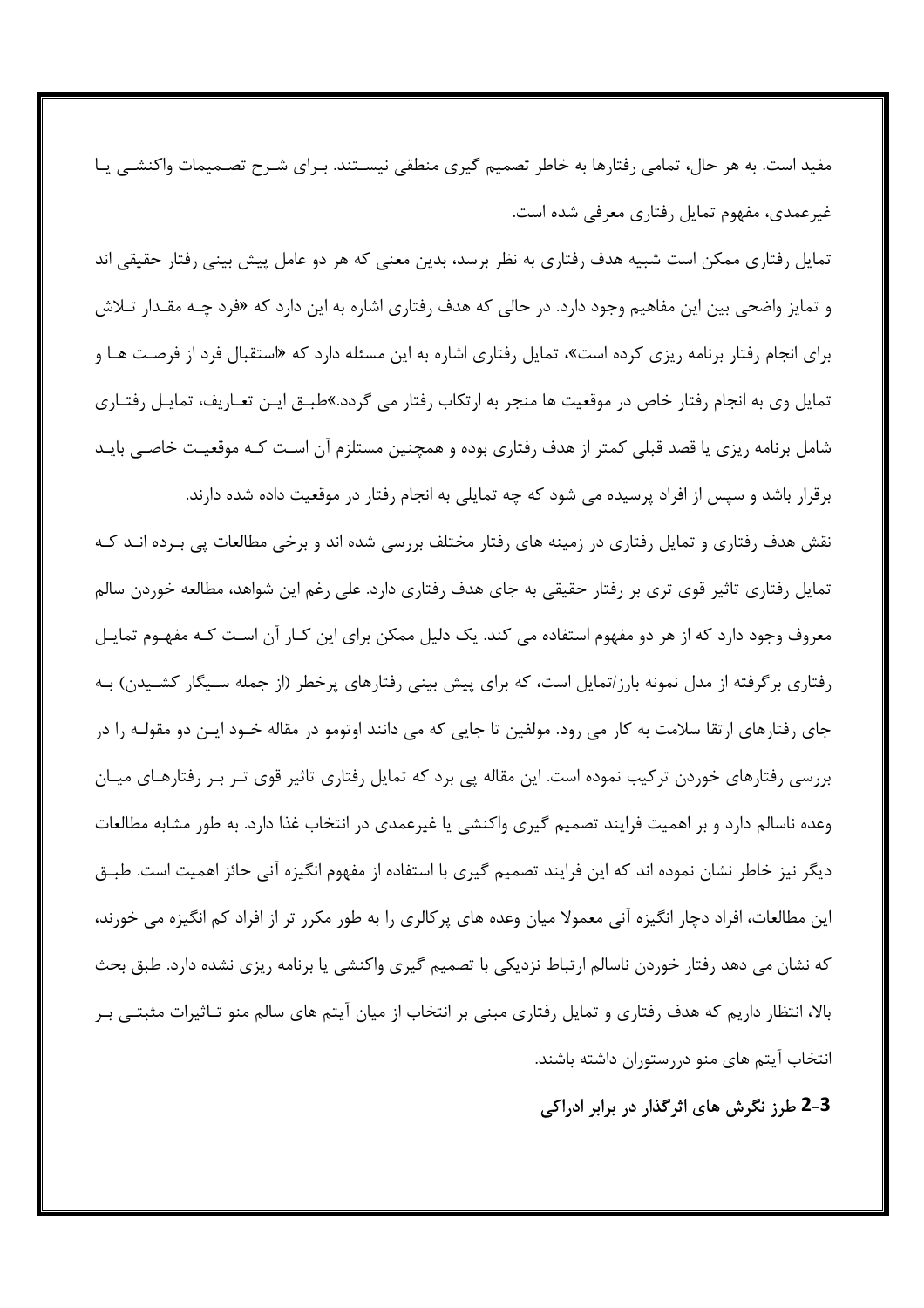طرز نگرش ها از دیرباز به عنوان مولفه ادراکی و اثرگذار مفهـوم سـازی مـی شـوند و ایـن مفهـوم سـازی از طریـق تحقیقات روش ادراکی و تجربی تایید شده است. طرز نگرش اثرگذار طبق زیر تعریف می گردد: «میـزان احساســات منفی و مثبت کلی فرد درباره مسئله» که در حالی که طرز نگرش ادراکی به عنوان «عقاید فرد درباره کاربرد ابزاری از فعالیت جهت نائل شدن یا مانع شدن از اهداف خود تعریف می شود که با ارزش گذاری بر این اهداف ارزیابی مــی شود.»میزان تاثیر هر نوع طرز نگرش بسته به نوع مطالعه متفاوت است. بـرای نمونـه، دان بـا همکـاران بـه بررســی تاثیرات هر دو نگرش بر مصرف غذای آماده درون چارچوب نظریه رفتار برنامه ریزی شده پرداخت و تاثیر عمده ای بر هدف مصرف غذای آماده داشت.به هر حال، مطالعات دیگر نشان داده اند که طرز نگرش اثرگـذار تـاثیر عمـده تـری نسبت به طرز نگرش ادراکی بر اهداف رفتاری دارد. لاوتن با همکاران به بررسی تاثیرات طرز نگرش ادراکی و اثرگذار بر اهدف مشارکت در 14 رفتار ارتقا سلامت ( از جمله مسواک زدن دندان ها، نرمش کردن، مصرف رژیم کم چـرب) و پرخطر (نوشابه، مواد غیرمجاز، سیگار کشیدن) و عملکرد واقعی این رفتارها پرداخته اند. در حالی که طـرز نگـرش اثرگذار به طور عمده بر اهداف رفتاری جهت مشارکت در 14 رفتار و نیز عملکرد حقیقی این رفتارهـا اثـر گذاشـت، طرز نگرش ادراکی تاثیر عمده ای بر اهداف رفتاری 11 مورد از 14 رفتار و عملکرد واقعی 7 مورد از 14 مورد داشت. پاین با همکاران در ارتباط با رفتارهای خوردن سالم یی بردند کـه طـرز نگـرش اثرگـذار نسـبت بـه خـوردن سـالم تاثیر گذار ترین عامل در شکل دهی به اهداف می باشد. بلانکارد با همکاران نیز تـاثیر مثبـت عمـده ای طـرز نگـرش اثرگذار بر هدف مصرف میوه ها و سبزیجات و بر مصرف حقیقی صرف نظر از نژاد یا جنسیت پاسخ دهندگان داشت. همانطور که در بالا توضیح داده شد، انتظار می رود که هر دو دیدگاه اثرگذار و ادراکی نسبت به مصرف آیتم سالم از منو تاثیر مثبتی بر هدف رفتاری و تمایل به انتخاب آیتم ها از منو در رستوران داشته باشند.

## 4-2 هنجارهای بازدارنده در برابر توصیفی

هر چه افراد فشار اجتماعی بیشتری حس کنند، آنها به احتمال بیشتر هدف مصرف غذاهای سالم دنبال می کنند. در حالی که هنجارهای اجتماعی از دیرباز به عنوان هنجارهای توصـیفی و بازدارنـده مفهـوم سـازی شـده انـد، مفهـوم هنجارهای اجتماعی در نظریه رفتار برنامه ریزی شده فقط از طریق هنجارهای بازدارنده بیـان مـی شـود. ریــویس و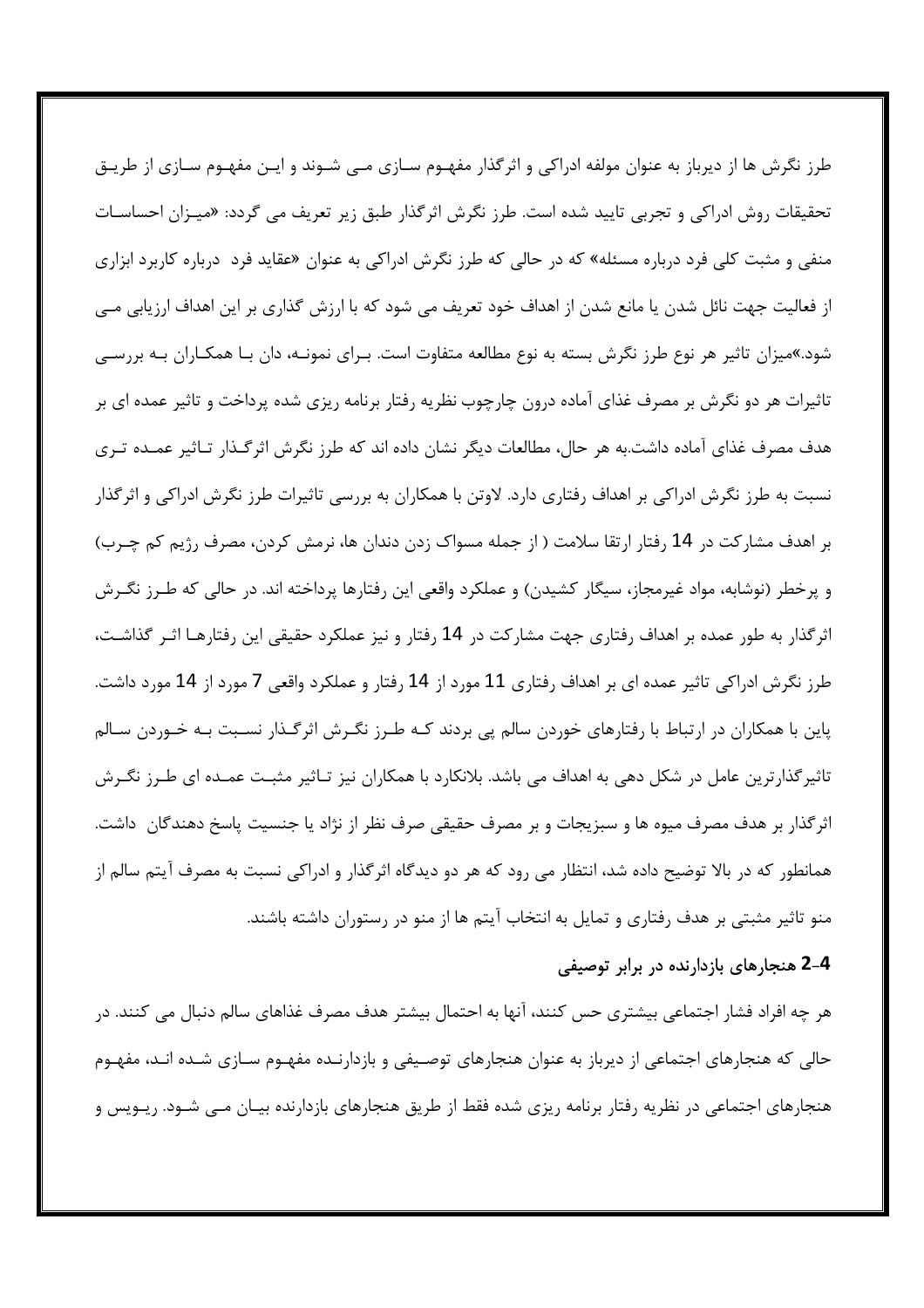شیرانز و مانینگ در مطالعات فراتحلیلی خود نشان دادند که افرودن هنجارهای توصیفی قدرت توضیحی نظریه رفتار برنامه ریزی شده را ارتقاء می دهد.

هنجار بازدارنده اشاره به نگرش فرد به این مسئله دارد که« از دیدگاه دیگران، فرد به ناچار باید چه کارهـایی انجـام دهد؟»، در حالی که هنجارهای توصیفی اشاره به طرز نگرش فرد به این مسئله دارد کـه «افـراد خـود چـه کارهـای مهمی انجام می دهند؟»تو با همکاران (2008) به تاثیرات مثبت هنجارهای توصیفی و بازدارنـده بـر هـدف مصـرف ماهی یی بردند. هر چند هر دو نوع هنجار اجتماعی به طور گشترده با هم در یک مطالعه بررسی نشده اند، مطالعات زیادی به بررسی هر مفهوم به طور مجزا پرداخته اند. هنجارهای بازدارنده به شـكل هنجارهـای فـردی درون نظریـه رفتار برنامه ریزی شده بررسی شده اند و ثابت شده اند که عامل پیش بینی مثبت اهداف خــوردن غــذاهای ســالم ( همانند محصولات لبنی، میوه ها و سبزیجات) و یا پرهیز از غذاهای ناسالم ( از جمله نوشابه) می باشد.

نقش مثبت هنجارهای توصیفی تایید شده است. بال با همکاران گزارش نموده اند افرادی که معتقدند عده زیــادی از اطرفیان خود فست فود و نوشابه می خورند، به احتمال بیشتر این مواد را می خورند یا می نوشند. لالی با همکـاران به یافته های مشابهی دست یافت و بر نقش بالقوه هنجارهای توصیفی در ایجاد مداخله گری های موثر تاکیـد نمـود تا خوردن سالم را ارتقا دهد. لذا طبق فرضيه ها، افرادي كه تحت فشار اقتصادي بيشتر اندبه احتمـال بيشـت هـدف رفتاری داشته و تمایل زیادی به انتخاب این آیتم ها از منو رستوران دارند.

## 5–2 کنترل رفتاری مد نظر

رفتار کنترل مد نظر به عنوان عامل کنترل حقیقی طبق زیر تعریف می گردد، « راحتــی یــا دشــواری درک شــده در انجام رفتار». در نظریه رفتار برنامه ریزی، کنترل رفتار مد نظر پیش زمینه هدف رفتاری و رفتار حقیقـی اسـت؛ بـه عبارتی، کنترل رفتار مد نظر تاثیر مستقیمی بر هدف رفتاری و رفتاری حقیقی و تاثیر غیرمستقیم بر رفتار حقیقی از طریق اهداف رفتاری دارد. در حالی که رفتارهای تحت کنترل فرد را می توان به طور صحیح با اهداف رفتاری پـیش بینی کرد، رفتارهایی که فرد نمی تواند به راحتی کنترل کند، را نمی توان پیش بینی نمود. کنترل رفتار مد نظر می توادن به شرح این واریانس در اجرای رفتارهای مد نظر کمک کند. تحقیقات قبلی پی برده است که کنترل رفتار مد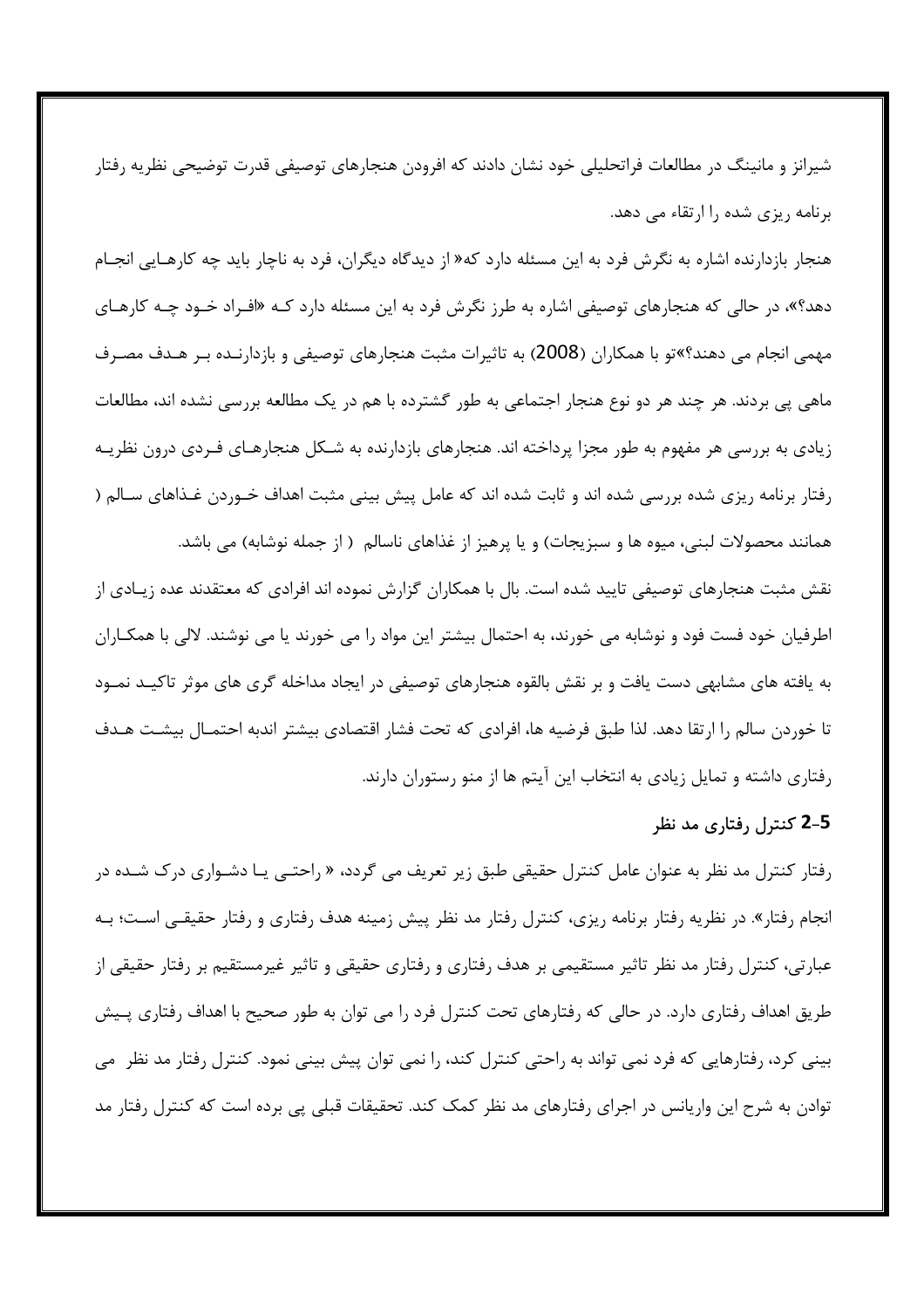نظر تاثیر مثبت و عمده بر هدف و رفتار خوردن سالم دارد (همانند مصرف میوه و سبزیجات، جذب محصولات لبنی، مصرف محصولات سویا)، ه چند اهمیت نسبی در بین مطالعات متغییر است. اسجوبرگ با همکاران (2004) تاثیرات مولفه ای نظریه رفتار برنامه ریزی بر مصرف میوه و سبزیجات افراد بالغ آزمایش نمود و پی برد که نظریه رفتار برنامه ریزی به طور عمده بر هدف رفتاری مبنی بر مصرف میوه و سبزیجات تاثیر می گذارد و متغییر اثرگذار در پیش بینی هدف رفتاری به شمار می رود. از طرفی دیگر ره با همکاران(2004) پی برد که کنترل رفتار مد نظـر ضـعیف تـرین تاثیر را بر هدف زنان مبنی بر مصرف محصولات سویا دارد. فقط مطالعات معدودی به بررسی تاثیرات کنترل رفتار مد نظر بر تمایل رفتاری در زمینه مصرف غذا پرداخته اند. برای نمونه در زمینــه مصـرف الکــل، زیمـرمن و ســیوردینگ (2010) تاثیرات عمده کنترل رفتار مد نظر را نه تنها بر هدف رفتاری زنان بالغ و مصرف حقیقی آنها بلکه بر تمایل رفتاری بررسی نمودند. طبق بحث بالا به این فرضیه می رسیم هنگامی که افراد کنترل رفتـار مـد نظـر بیشــتری در مصرف آیتم های سالم از منو دارند، آنها به احتمال بیشتر هدف و گرایش رفتاری به انتخاب این آیتم های منو داشته و آنها را در رستوران ها انتخاب می کنند.

## 6-2 تصاویر نمونه بارز

چهره نمونه بارز یکی از عوامل پیش بینی تمایل رفتاری در مدل نمونه بارز/تمایل است. اولت با همکاران چهره نمونه بارز را به عنوان « چهره فرد از شخص عادی تعریف می کنند که به گروهی تعلق داشته یا درگیر رفتار خاصبی مبی گردد.» اگر افراد دیدگاه های مثبت درباره فرد درگیر رفتار خاص داشته باشند، آنها خود نیز تمایل بیشتری به درگیر این هدف دارند. هر چند نقش مهم چهره نمونه بارز در انواع حیطه های رفتاری (هماننــد رابطــه جنســی غیــرایمن، نوشیدنی های غیرمجاز، سیگار کشیدن)تایید شده است، مولفین تا جایی که می داننـد، تحقیقـات کمـی در زمینـه نقش چهره نمونه بارز در رفتار خوردن سالم انجام شده است. برای نمونه، نورمن با همکاران پی برد که افراد هر چـه بیشتر خود را شبیه چهره نمونه بارز فرد سیگاری ببینند، آنها به احتمال بیشتر سراغ سیگار خواهند رفت. در زمینــه نقش تصاویر بارز در محیط خوردن سالم، تنها مطالعه شناخته شده گریتس با همکاران (2009) مطرح است که 12 جفت صفت برای توصیف فردی که عادت خـوردن ناسـالم دارنـد معرفـی نمودنـد ( بـرای نمونـه احمقانه/عاقلانـه،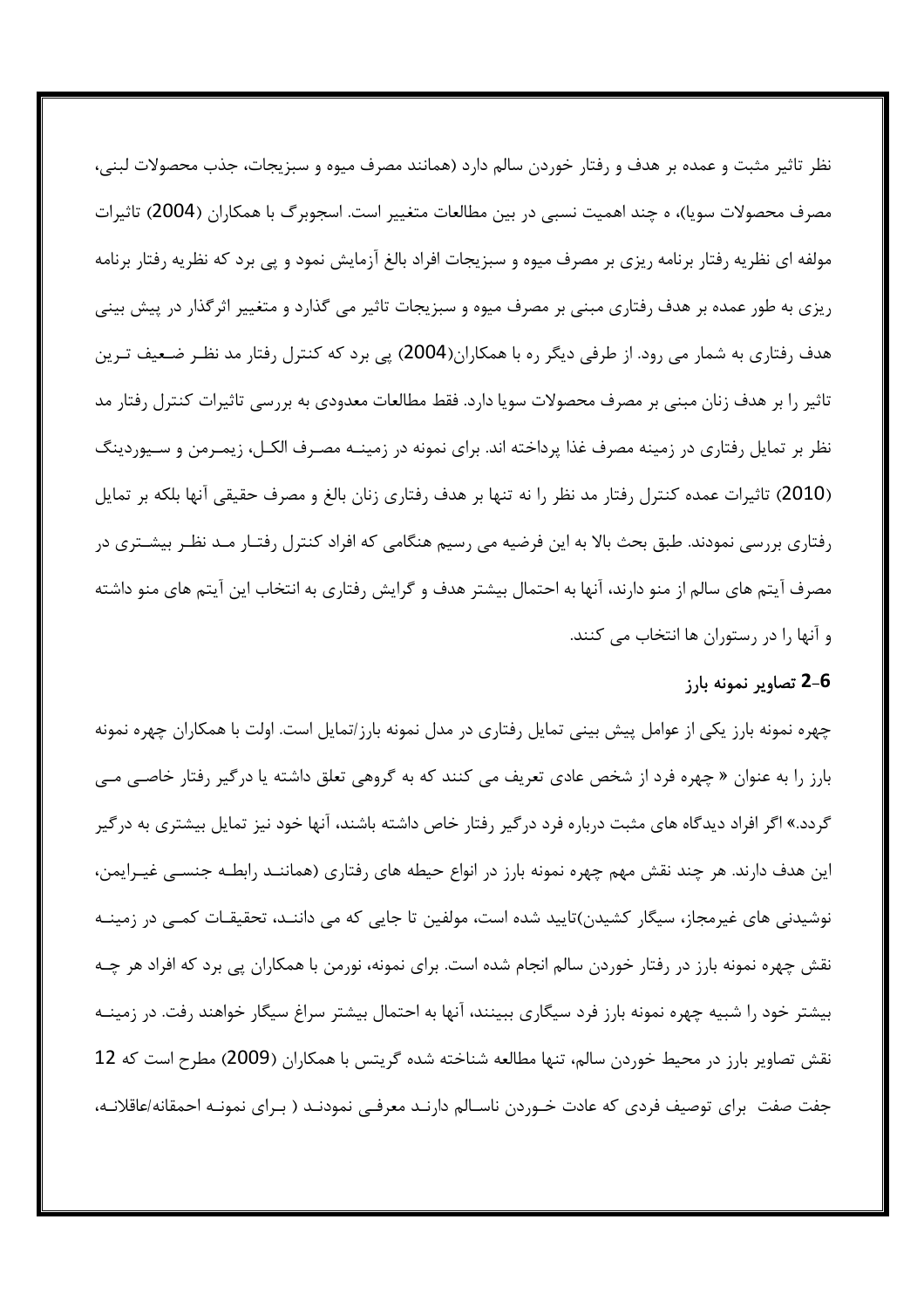تنبل/فعال) و یی بردند شرکت کنندگانی با نگرش مثبت به افراد عادت به خوردن ناسالم به احتمال بیشـتر غـذاهای ناسالم ، چرب، و نوشابه نسبت به افراد با نگرش منفی، مصرف می کنند. طبق بحث قبلی به این فرضیه مـی رســیم که افرادی با چهره نمونه بارز منفی نسبت به افراد عادت به خوردن ناسالم به احتمال بیشتر آیتم سـالم را از منــو در رستوران انتخاب می کنند. تمامی فرضیه های مطرح شده بر اساس مرور بر ادبیت طبق زیر خلاصه می شوند (شکل 1 را ببينيد):

فرضیه 1: نگرش موثر نسبت به خوردن آیتم های سالم (کم کالری) از منو در رستوران هـا تـاثیر مثبتــی بـر هـدف خوردن سالم در رستوران ها دارد. فرضیه 2: نگرش موثر نسبت به خوردن آیتم های سالم (کم کالری) از منو در رستوران ها تاثیر مثبتی بر تمایـل بـه

خوردن سالم در رستوران ها دارد.

فرضیه 3: نگرش ادراکی نسبت به خوردن آیتم های سالم (کم کالری) از منو در رستوران ها تاثیر مثبتی بـر هـدف خوردن سالم در رستوران ها دارد. فرضیه 4: نگرش ادراکی نسبت به خوردن آیتم های سالم (کم کالری) از منو در رستوران ها تاثیر مثبتی بـر تمایـل خوردن سالم در رستوران ها دارد. فرضیه 5: هنجارهای بازدارنده نسبت به خوردن آیتم های سالم (کم کالری) از منو در رستوران ها تـاثیر مثبتــی بـر هدف خوردن سالم در رستوران ها دارد.

شکل 1- مدل مفهومی مطرح شده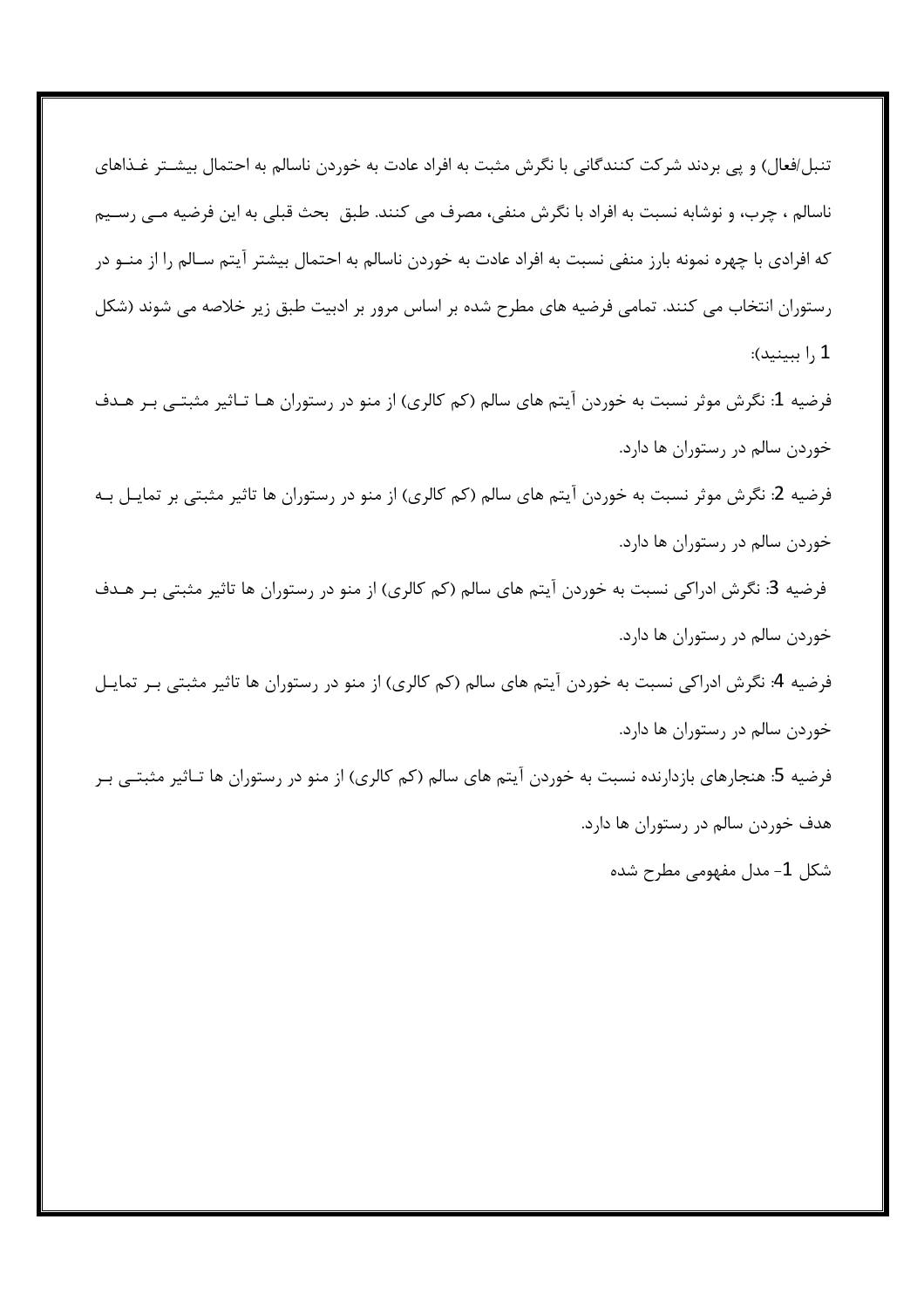

فرضیه 6: هنجارهای بازدارنده نسبت به خوردن آیتم های سالم (کم کالری) از منو در رستوران ها تـاثیر مثبتــی بـر تمایل خوردن سالم در رستوران ها دارد. فرضیه 7: هنجارهای توصیفی نسبت به خوردن آیتم های سالم (کم کالری) از منو در رستوران ها تـاثیر مثبتـی بـر هدف خوردن سالم در رستوران ها دارد. فرضیه 8: هنجارهای توصیفی نسبت به خوردن آیتم های سالم (کم کالری) از منو در رستوران ها تــاثیر مثبتــی بــر تمایل خوردن سالم در رستوران ها دارد. فرضیه 9: کنترل رفتار مدنظر نسبت به خوردن آیتم های سالم (کم کالری) از منو در رستوران ها تـاثیر مثبتـی بـر هدف خوردن سالم در رستوران ها دارد. فرضیه 10: کنترل رفتار مد نظر نسبت به خوردن آیتم های سالم (کم کالری) از منو در رستوران ها تاثیر مثبتی بـر تمایل خوردن سالم در رستوران ها دارد. فرضیه 11:کنترل رفتار مدنظر نسبت به خوردن آیتم های سالم (کم کالری) از منو در رستوران ها تاثیر مثبتـی بـر خوردن سالم در رستوران ها دارد.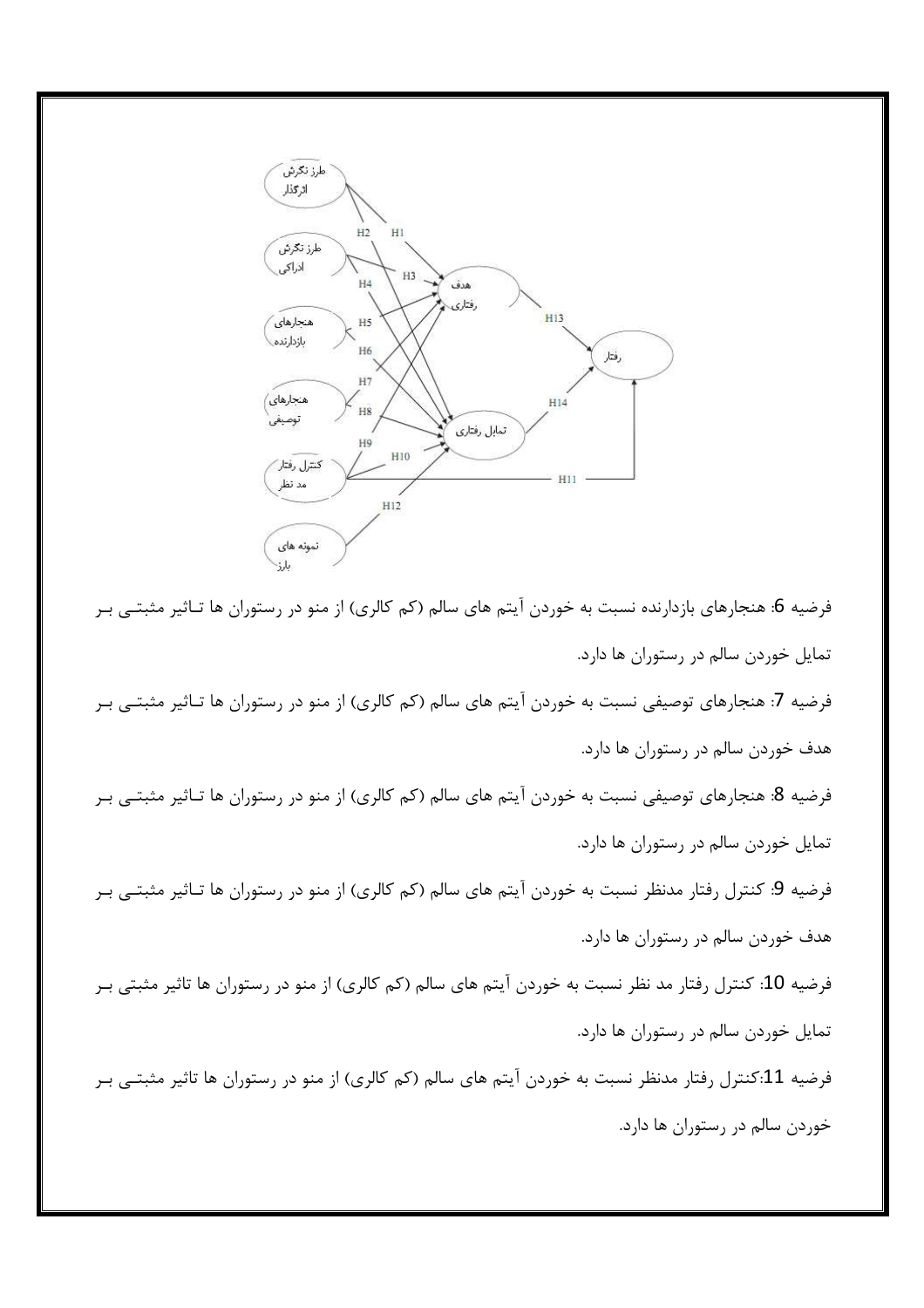فرضیه 12: چهره نموونه بارز فردی که عادت خوردن ناسالم دارد، تاثیر منفی بر تمایل به خوردن سالم در رسـتوران ها دارد. فرضیه 13: هدف رفتاری تاثیر مثبتی بر خوردن سالم در رستوران ها دارد. فرضیه 14: تمایل رفتاری تاثیر مثبتی بر خوردن سالم در رستوران ها دارد. 3- روش ها

## 3-1 پاسخ دهنده ها و جمع آوری داده ها

شر کت کنندگان، افراد ساکن در آمریکا بوده و در سایت آمازون مکانیکال ترک ثبت شده بودند. بـا ابـزار نظرســنجی آنلاین، سنجش کیفی نظرسنجی خود را مطرح نمودیم و آن را در وب سایت آمازون مکانیکال ترک قرار دادیم. این وب سایت به عنوان شبوه جمع آوری اطلاعات انتخاب شد چون مجموعه موضوعات عمده ای با پـیش زمینــه هــای متنوع به لحاظ سن، جنسیت، و نژاد فراهم می کند. این امر ممکن است قابلیت تعمـیم یافتـه هـا را در مقایســه بـا مطالعاتی که از جمعیت محدود همانند دانشجویان دانشـگاه اسـتفاده مـی کننــد، افـزایش دهــد. پـس از قـرار دادن نظرسنجی در وب سایت، هر فرد بالای 18 سال سن در وب سایت ثبت نام نمود و از وی دعوت شد تا پرسشـنامه را پر کند. به هر شرکت کننده 50 سنت به عنوان انگیزه پرداخت شد. جمع آوری داده ها طی 10 روز در اوایل آوریل 2014 انجام شد و در کل 1009 پاسخ جمع آوری شد. طبق توزیع زمان جهت تکمیل نظرسنجی، نظرسنجی هایی که در کمتر از 5 دقیقه پر شده بودند، حذف شدند و موارد دارای پاسخ ناقص نیز کنار زده شـدند. در مجمــوع 265 پاسخ حذف گردید که منجر به 744 پاسخ قابل استفاده گردید.

## 2-3 گسترش ابزار

آیتم های نظرسنجی برای سنجش نه ساختار تحت بررسی پدید آمدند ( طرز نگرش ادراکی، تاثیرگـذار، هنجارهـای بازدارنده، توصیفی، کنترل رفتار مد نظر، چهره نمونه بارز، اهداف رفتاری، تمایل رفتاری، و رفتار حقیقی). آیتم های مورد استفاده در مقیاس مطالعات قبلی بودند یا اینکـه مـولفین طبـق مطالعـات قبلـی آنهـا را مطـرح نمودنـد. ایـن نظرسنجی شامل هشت بخش بود. بخش اول به بررسی طرز نگرش اثرگـذار و ادراکـی پاسـخ دهنـدگان نسـبت بـه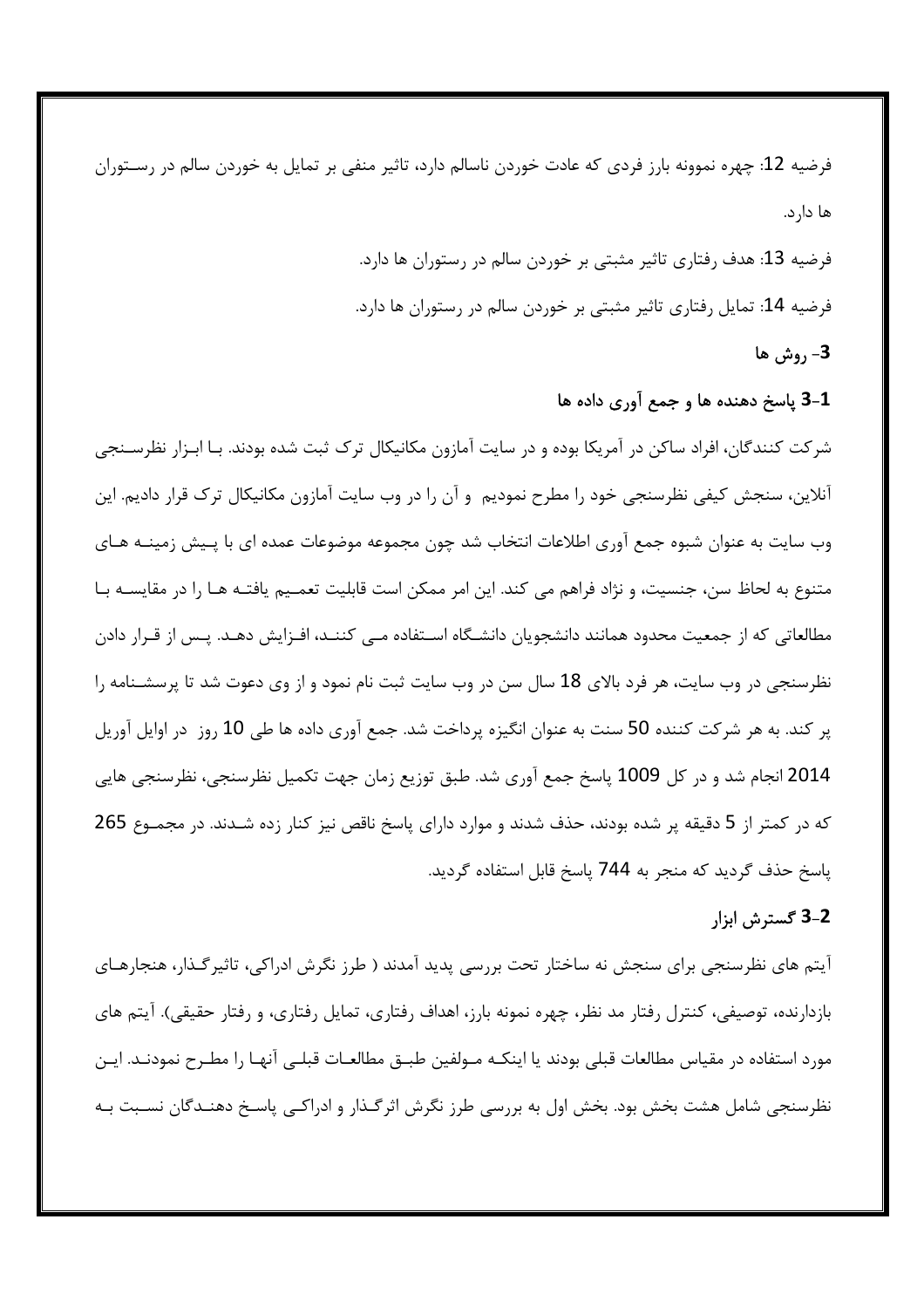انتخاب آیتم های منو کم کالری در رستوران های عادی با استفاده از شش آیتم دوقطبی با مقیاس مختلـف معنــایی هفت امتیازی پرداخت. شش جفت صفت برگرفته از مک کانن با همکاران بود. از بین ایـن شـش جفـت، سـه مـورد (خــوب /بــد، سالم/مضــر، احمقالنه/عاقلانــه) طــرز نگــرش ادراكــي و ســه مــورد ديگر(ناخوشــايند/مطلوب، لــذت بخش/ناخوشایند، خسته کننده/جالب) طرز نگرش تاثیرگذار را سنجیدند. بخش دوم از شرکت کنندگان می خواست که هنجارهای اجتماعی مدنظر خود را (توصیفی و بازدارنده) با توجه به انتحاب آیتم کم کالری از منو با مقیاس هفت امتیازی لیکرت امتیاز بندی کنند. هنجارهای بازدارنده با آیتم های برگرفته از مطالعه آزجن (2002) و هنجارهـای توصیفی طبق مطالعه رایز (2008) سنجیده شدند. بخش سوم به ارزیابی کنترل رفتار درک شده با استفاده از چهار آیتم ریویس و شران (2003) پرداخت که هر کدام در مقیاس لیکـرت هفـت امتیـازی رده بنـدی شـدند .در بخـش چهارم از شرکت کنندگان درخواست شد که به ارزیابی تصاویر نمونه بارز با توصیف فردی عادی بپردازند که درگیـر انتخاب غذای ناسالم در رستوران ها می شوند و 12 جفت صفت به کار رفت. صفاحت جفت شده برگرفته از گریتس با همکاران بود و با مقیاس معناشناختی هفت امتیازی ارزیابی شد. بالاترین امتیاز نشان دهنده ارزیابی مطلـوب فـرد دارای عادت غذایی ناسالم است. در بخش پنجم از اهداف شرکت کنندگان راجع به انتخاب آیتم های کـم کـالری از منو پرسیده شد و از سه آیتم آزجن (2002) استفاده شد. بخش شش به بررسی تمایل شرکت کنندگان به انتخاب آیتم های کم کالری از منو با استفاده از سوالات مبنی بر سناریو پرداخت. در کل پنج سناریو طبق نظرات گیبونز بـا همکاران و اوتومو و هیروز فراهم شدند و هر سناریو در پی دو آیتم برای ارزیابی تمایل رفتاری در موقعیت مـد نظـر بود. بخش هفت از شرکت کنندگان درخواست نمود به توصیف رفتار انتخاب آیتم کم کالری از منو به عنوان نماینده رفتار حقیقی بپردازند. این سه آیتم بر اساس مطالعه اوتومو و هیروز دربـاره رفتارهـای بازیـافتی بـود. بخـش نهـایی خواستار ویژگی های جمعیت شناختی (همانند سن، جنسیت) و رفتارهای خوردن در بیرون ( تکرار خوردن در بیرون از منزل، تجربه مصرف غذاهای کم کالری، رستورانی که شرکت کنندگان آخرین ماه در ان بودند)گردید. تمامی آیتم های نظرسنجی به طور آزمایشی سنجیده شدند تا از اعتبار و پایایی محتوی اطمینان حاصـل گـردد. فراوانـی هـای آزمون آزمایشی در زیمنه ویژگی های جمعیتی و رفتاری شـرکت کننـدگان محاسـبه گردیـد. بـرای آزمـودن مـدل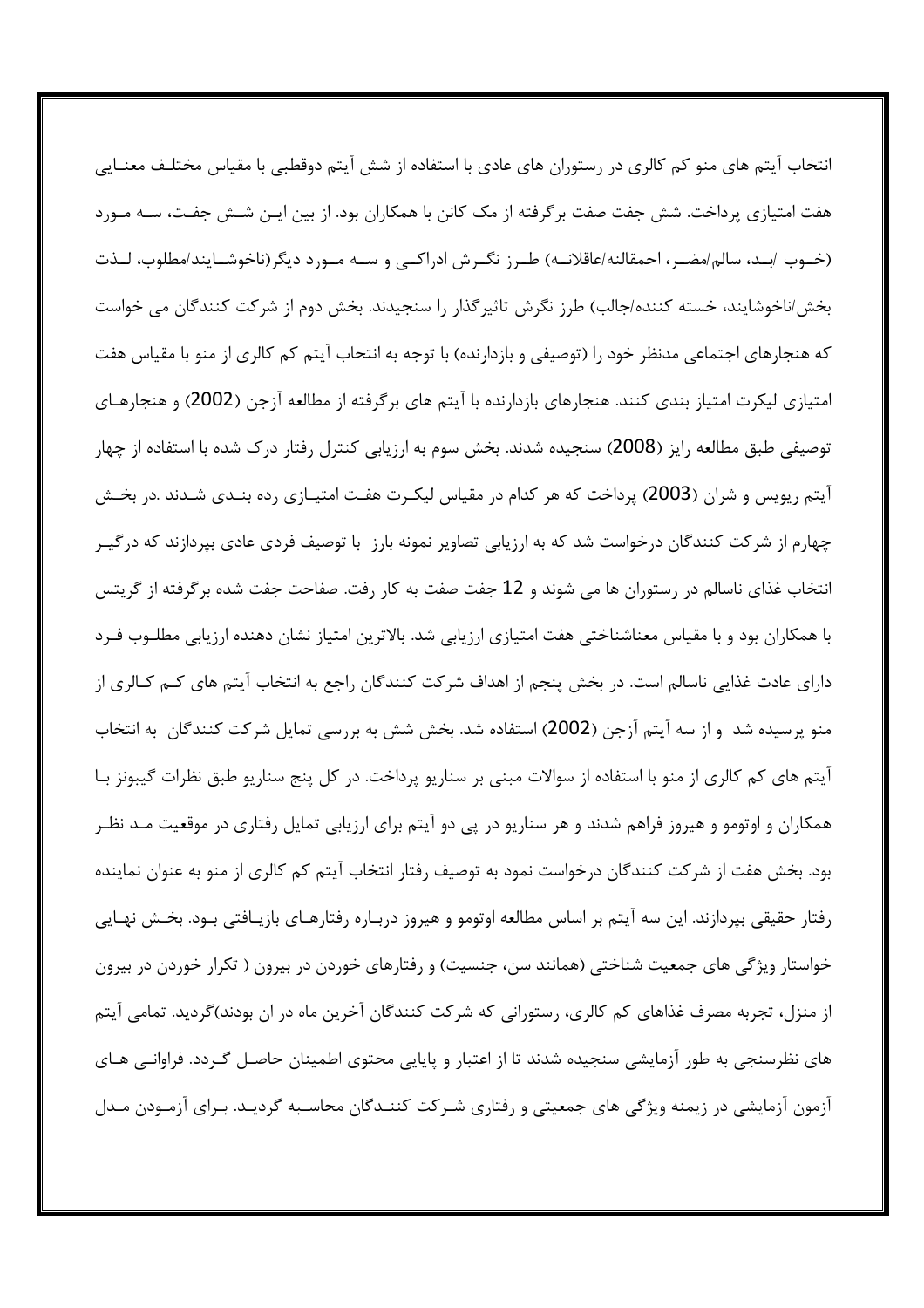مفهومی خود، مدل سزی معادله ساختاری دو مرحله ای به کار رفت. نخست تحلیل عامل تاییدی انجام شد تا کیفیت سنجش مدل مفهومی تایید گردد، دوم اینکه دل سازی معادله ساختاری به کـار رفـت تـا بـه ارزیـابی پایـایی مـدل ساختاری و آزمودن فرضیه ها پرداخته شود.

## 4– نتايج

## 4-1 پروفايل نمونه

درصد شرکت کنندگان مرد و زن به ترتیب برابر 57.8٪ و 42.2٪ بود. در زمینه سن 82.9٪ از شرکت کنندگان در رده سنی 18 و 44 سال و اکثر نمونه سفید پوست (81.0٪) بودند. حدود نیمی از جمعیـت (49.8٪) دارای دؤمـاد سالیانه کمتر یا معادل 39999دلار بودند. به لحاظ میـزان تحصـیلات، 58.2٪ از شـرکت کننـدگان حـداقل دارای مدرک فوق دیپلم بودند. منزل شرکت کنندگان برگرفته از نواحی مرکز آمار آمریکا بود، 34.7٪ در جنوب آمریکـا و به ترتیب 32، 21.5 و 20.7٪ در غرب، غرب میانه و شمال شرق زندگی می کردنـد. در زمینـه رفتـار خـوردن در بیرون، 61.5٪ نشان دادند که آنها 5–2 بار در ماه رستوران می روند و 83.6٪ گزارش نمودند که آنها آیتم های کم كالري منو را امتحان كرده اند.

#### 2-4 مدل اندازه گیری

تحلیل عامل تاییدی نشان داد که مقادیر وزنی رگرسیون استاندارد در دامنه 359./ الی 956./ بود که نشان مـی داد برخی آیتم ها به طور مناسب بازنمود ساختار متناظر نیستند. لذا پنج آیتم با بار ضریب 700/.> شامل نشـدند کـه 33 آيتم باقي ماند. تناسب مدل نهايي قابل قبول بود. پايايي دروني هر ساختار بر حسب مقادير آلفا كرونباخ بيشتر از مقدار كاهش 70./ بود. تمامي اعتبارات ساختارها نيز با مقادير بالاي ./70 قابل قبول بودند. پايايي همگرا رضـايت بخش بود بدین معنا که ضریب بار هر آیتم در ساختار متناظر خود در میزان 001./ برجسته بود. واریاس متوسط به دست آمده هر ساختار نیز بیشتر از آستانه توصیه شده 50٪ بود. مقایسه واریانس متوسط به دست آمـده و ضـرایب مربع نشان داد که تناسب مربع تمایل رفتاری و رفتار حقیقی تا حدودی نسبت به واریانس متوسط به دست آمده هر ساختار بالاتر بود که نشان می داد این دو ساختار ممکن است به طور کامل از یکدیگر متمایز نیستند و اعتبار متمایز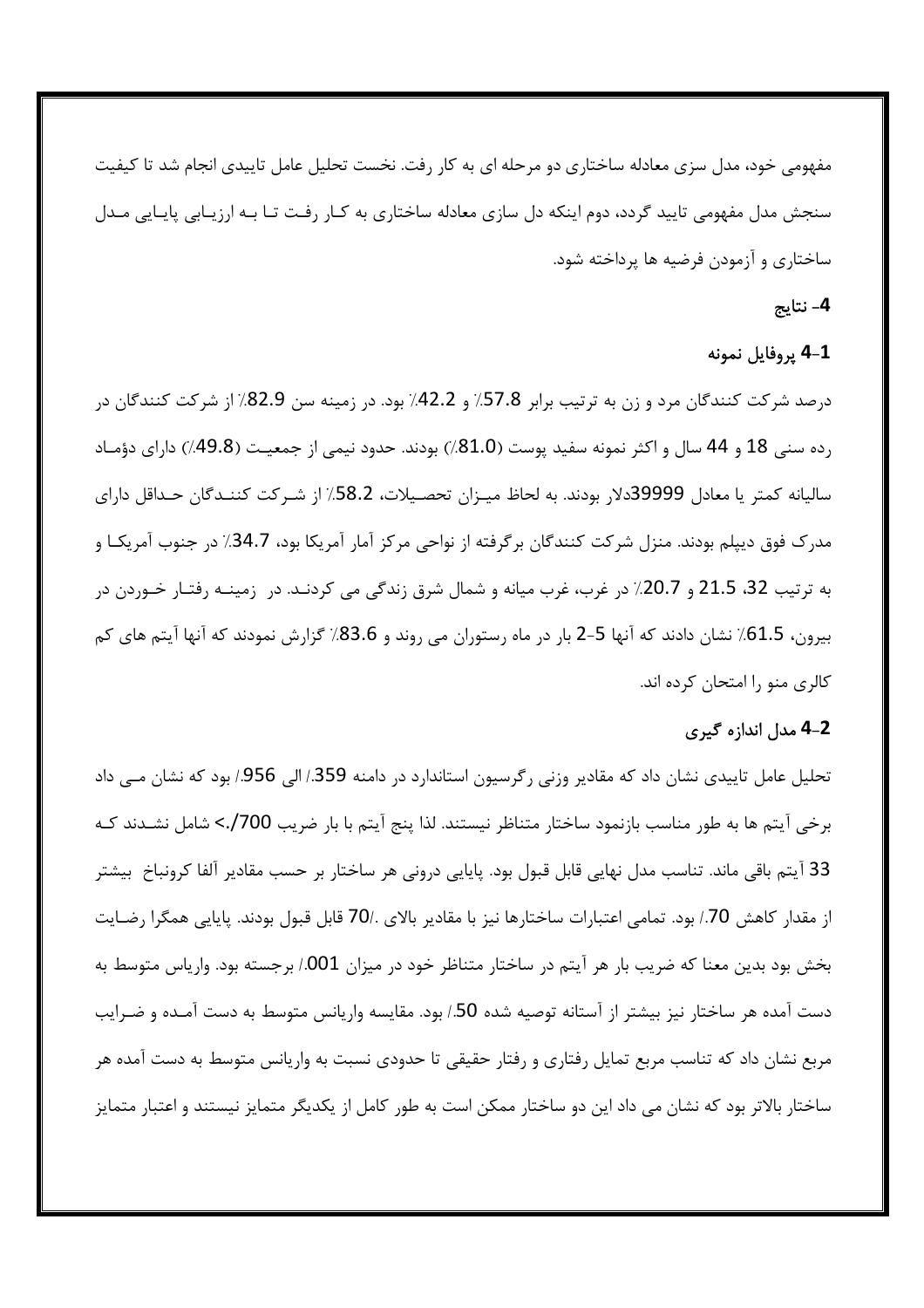وجود ندارد. به هر حال مطالعه قبلی با مسائل مشابه رو به رو شد و نشان داد هر چند تناسـبات مربـع سـاختارهای خاص بالاتر از واریانس متوسط به دست آمده بودند، ساختار را می توان برای تحلیل آتی به کار بـرد اگـر بـه طـور موفقیت آمیز در مطالعات قبلی به عنوان ساختار مستقل به کار روند. لـذا در ایـن مطالعـه، تمایـل رفتـاری و رفتـار حقیقی جهت تحلیل بیشتر حفظ شدند .نتایج ارزیابی های مدل اندازه گیری در جدول 1 خلاصه شده اند.

جدول 1- ویژگی های اندازه گیری مقیاس ها

| بباختارها                 |        |      |              | واريانس مياني اعتبار تركيبي يارضريب استاندارد – ألفا كرونباغ |      |
|---------------------------|--------|------|--------------|--------------------------------------------------------------|------|
| نگرش اثرگدار              | (AA)   | .920 |              |                                                              |      |
|                           |        |      | .952         |                                                              |      |
| AA2                       |        |      | .954         |                                                              |      |
| AA3                       |        |      | .784         |                                                              |      |
| نگرتی ادراکی              | (CA)   | .861 |              | .865                                                         | .682 |
| <b>UHI</b>                |        |      | .790         |                                                              |      |
| CA <sub>2</sub>           |        |      | .804         |                                                              |      |
| CA3                       |        |      | .880         |                                                              |      |
| متجار بازدارنده           | (IN)   | .801 |              | .808                                                         | .679 |
| IN2                       |        |      | .768         |                                                              |      |
|                           | (DN)   | .925 | .851         | .988                                                         | .808 |
| هنجار توسيفي              |        |      | .868         |                                                              |      |
| DN <sub>2</sub>           |        |      | .953         |                                                              |      |
| DN3                       |        |      | .873         |                                                              |      |
| كتترل رقتار مدنظر         |        | .860 |              | .860                                                         | .673 |
| PBC <sub>1</sub>          |        |      | .804         |                                                              |      |
| PBC <sub>2</sub>          |        |      | .845         |                                                              |      |
| PBC3                      |        |      | .811         |                                                              |      |
| (PT)<br>نمونه بارز        |        | .924 |              | .925                                                         | .578 |
| $F + 1$                   |        |      | .774         |                                                              |      |
| PT <sub>2</sub>           |        |      | .777         |                                                              |      |
| PT3                       |        |      | .786         |                                                              |      |
| PT4                       |        |      | .737         |                                                              |      |
| PT5                       |        |      | .707         |                                                              |      |
| PT6                       |        |      | .769         |                                                              |      |
| PT7<br>PT8                |        |      | .740<br>.762 |                                                              |      |
| PT9                       |        |      | .787         |                                                              |      |
|                           | ı (BI) | .908 |              | .915                                                         | .784 |
| هدف رقتارى<br><b>BI</b> I |        |      | .941         |                                                              |      |
| B <sub>12</sub>           |        |      | .943         |                                                              |      |
| BI3                       |        |      | .719         |                                                              |      |
| كمايل رقتاري              |        | .913 |              | .912                                                         | .722 |
| (DW)<br>BW <sub>1</sub>   |        |      | .891         |                                                              |      |
| BW <sub>2</sub>           |        |      | .764         |                                                              |      |
| BW <sub>3</sub>           |        |      | .853         |                                                              |      |
| BW4                       |        |      | .839         |                                                              |      |
| رقتار حقيقى               | (AB)   | .900 |              | .905                                                         | .763 |
| AD1                       |        |      | .913         |                                                              |      |
| AB2                       |        |      | .888         |                                                              |      |
| AB3                       |        |      | .725         |                                                              |      |

## 4-3 مدل ساختاری

مدل سازی معادله ساختاری نشان داد که مدل مطرح شده دارای تناسب مدل رضایت بخشی بود. آزمایشات فرضـیه ای مدل معادله ساختاری نشان داد که نگرش اثرگذار در ازای انتخاب آیتم های کم کالری از منو، تاثیرات مثبتی بـر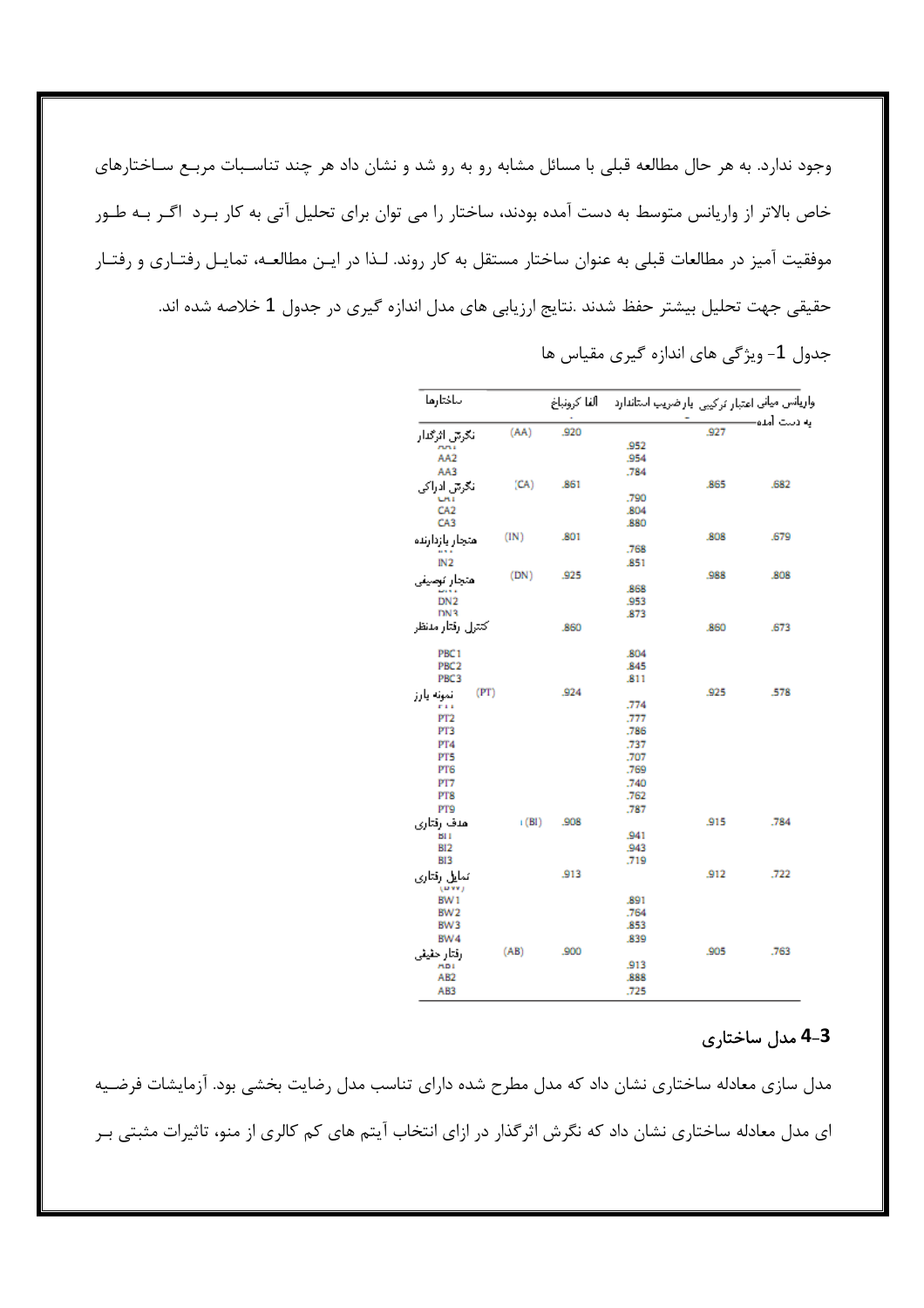هدف (901.>e=.418, p=.418) و تمايل 537.=β) (901.>e=.001) داشت (فرضيه 1و 2 تاييـد شـدند) در حـالي كـه طـرز نگـرش ادراکی تاثیر عمده ای فقط بر هدف رفتاری داشت (001×186,p). (فرضیه 3 تایید شد) در حـالی کـه تـاثیری بـر تمایل رفتاری نداشت (فرضیه 4 تایید نشد). در رابطه با تاثیرات هنجارهای اجتماعی بر انتخاب آیـتم کـم کـالری از منو، در حالی که هنجارهای بازدارنده بـه طـور عمـده تـاثیر مثبتـی بـر هـدف رفتـاری (857.p<.367.p) و تمایـل (β=.319, p<.001) ایستند(فرضیه 5و 6 تایید گردید)، هنجارهای توصیفی تـاثیر عمـده ای فقـط بـر هـدف رفتـاری داشتند (001.>r =.114. p). (فرضيه 7 تاييد گرديد اما فرضيه 8 رد شد).كنترل رفتاري مد نظر تاثير عمد هاي بر هدف رفتاري، تمايل يا رفتار واقعي نداشت (فرضيه هاي 9 الي 11 تاييد نشدند). با توجه به اينكه مطالعات قبلي پي بردند که کنترل رفتار مدنظر تاثیر عمده ای بر هدف رفتاری و هدف حقیقی دارد، این نتایج کمی شگفت آور اند. این نتایج ممکن است به خاطر اختلاف نمونه یا کاربرد نظریه رفتار برنامه ریزی شده به جای نظریه رفتار برنامـه ریـزی شـده سنتی باشد.

شکل 2- نتایج تحلیل مدل ساختاری. مقدار Pمسیر بین نمونه های بارز و تمایل رفتاری برابر 050/ بود.

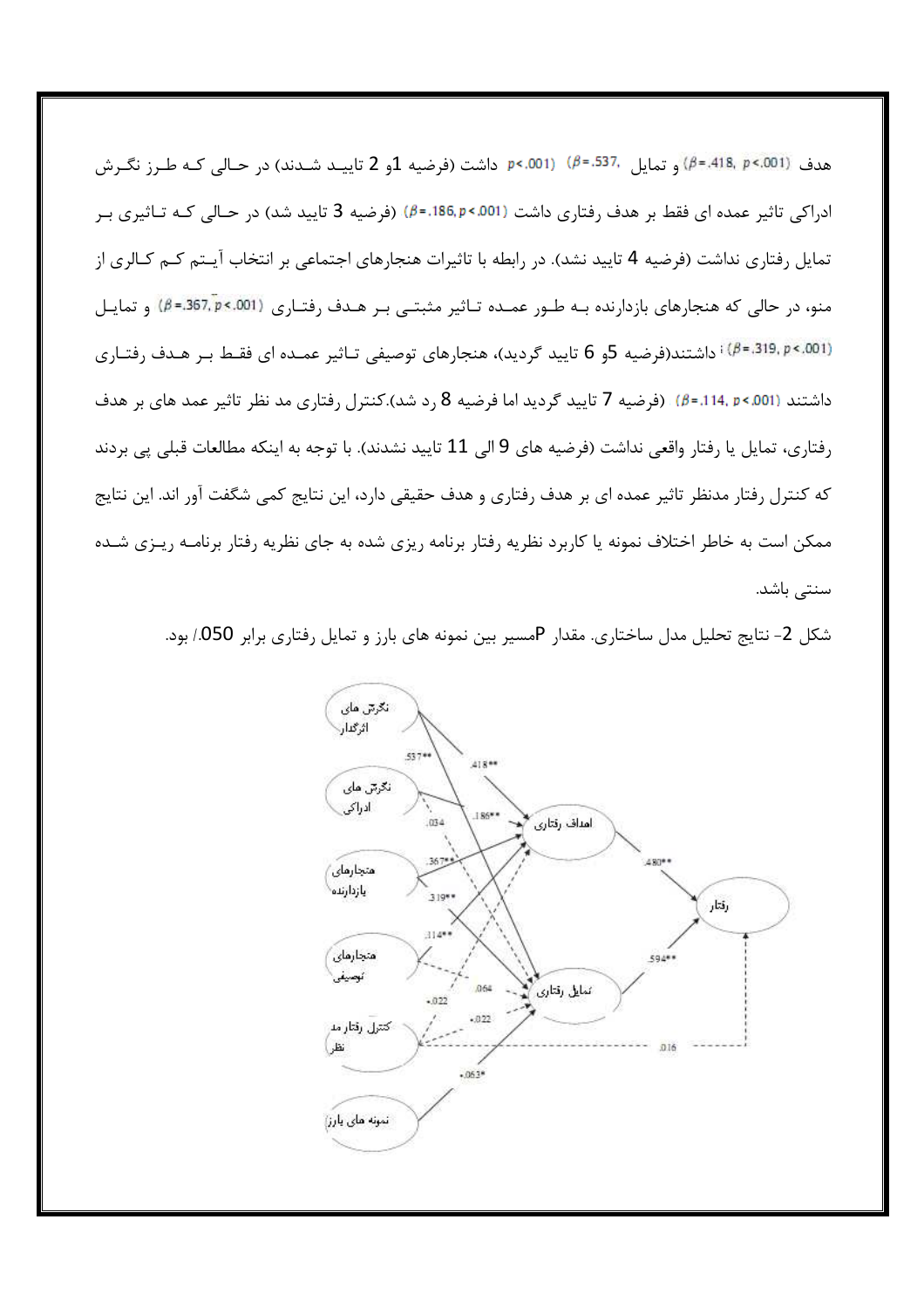فرضیه 12 چنین فرضیه بندی نمود که رابطه منفی بین تصاویر نمونه بارز مـد نظـر از افـراد دارای عـادت خـوردن ناسالم و تمایل به انتخاب آیتم های کم کالری از منو وجود دارد و تایید شـد (50.5-65,p=.050). طبـق فرضـیه 13 و 14 هر دو هدف رفتاري (<sup>8=.480, p<.001)</sup>و تمايل (<sup>8=.594, p<.001) در انتخاب آيتم هاي منو كــم كـالري تـاثيرات</sup> مثبت و عمده ای بر رفتارهای انتخاب حقیقی داشت. نتایج در شکل 2 خلاصه شده اند.

## 5- بحث و نتيجه گيري

## 5-1 مفاهیم نظری

این مقاله بدین لحاظ حائز اهمیت است که نظریه رفتار برنامه ریزی شده را به دو لحاظ گسترش می دهـد. نخسـت اینکه نظریه رفتار برنامه ریزی شده با افزودن چهره نمونه بارز و تمایل رفتاری گسترش یافت. ایـن گســترش باعـث گردید که به بررسی فرایند تصمیم گیری منطقی و بی هدف (واکنشی)در انتاب آیــتم کــم کــالری از منــو رســتوران بپردازیم. برخی مطالعات راجع به رفتارهای ارتقا سلامت( برای نمونه سیگار نکشیدن) در ایـن نـوع مـدل گســترش یافته به کار رفته اند اما تا جایی که می دانیم، هیچ تحقیقی درباره رفتار خوردن سالم با ایـن اسـتفاده از ایـن مـدل گسترش یافته انجام نشده است. یافته های ما بر اهمیت رویکرد متعـادل تـر بـه شـرح رفتارهـای خـوردن سـالم در رستوران ها تاکید دارند. رویکردی که رفتارهای پیش بینی شده و مورد ناشی از فرایند تصـمیم گیـری بـی هـدف و واکنشی را مد نظر قرار می دهد. این مقاله همچنــین نظریــه رفتـار برنامــه ریـزی شــده را بــه ازای مفــاهیم اصـلی هنجارهای اجتماعی و طرز نگرش گسترش داده و مجدد مفهوم سازی نمود: نگرش ها به دو دسته اثرگذار و ادراکی و هنجارها به دو دسته توصیفی و بازدارنده تقسیم شدند. هر چند این دو مفهوم به طــور ســنتی بــدین حالـت مفهــوم سازی شده اند، مطالعه ای وجود ندارد که به بررسی نقش هر مفهوم در رفتار خوردن سالم بپردازد. لذا ایـن مطالعـه دبیات موجود را با آزمودن تجربی این بحث نظری در محیط رستوران گسترش داد.

## 2-5 مفاهيم عملي

4-2-5 هدف رفتاری و تمایل رفتاری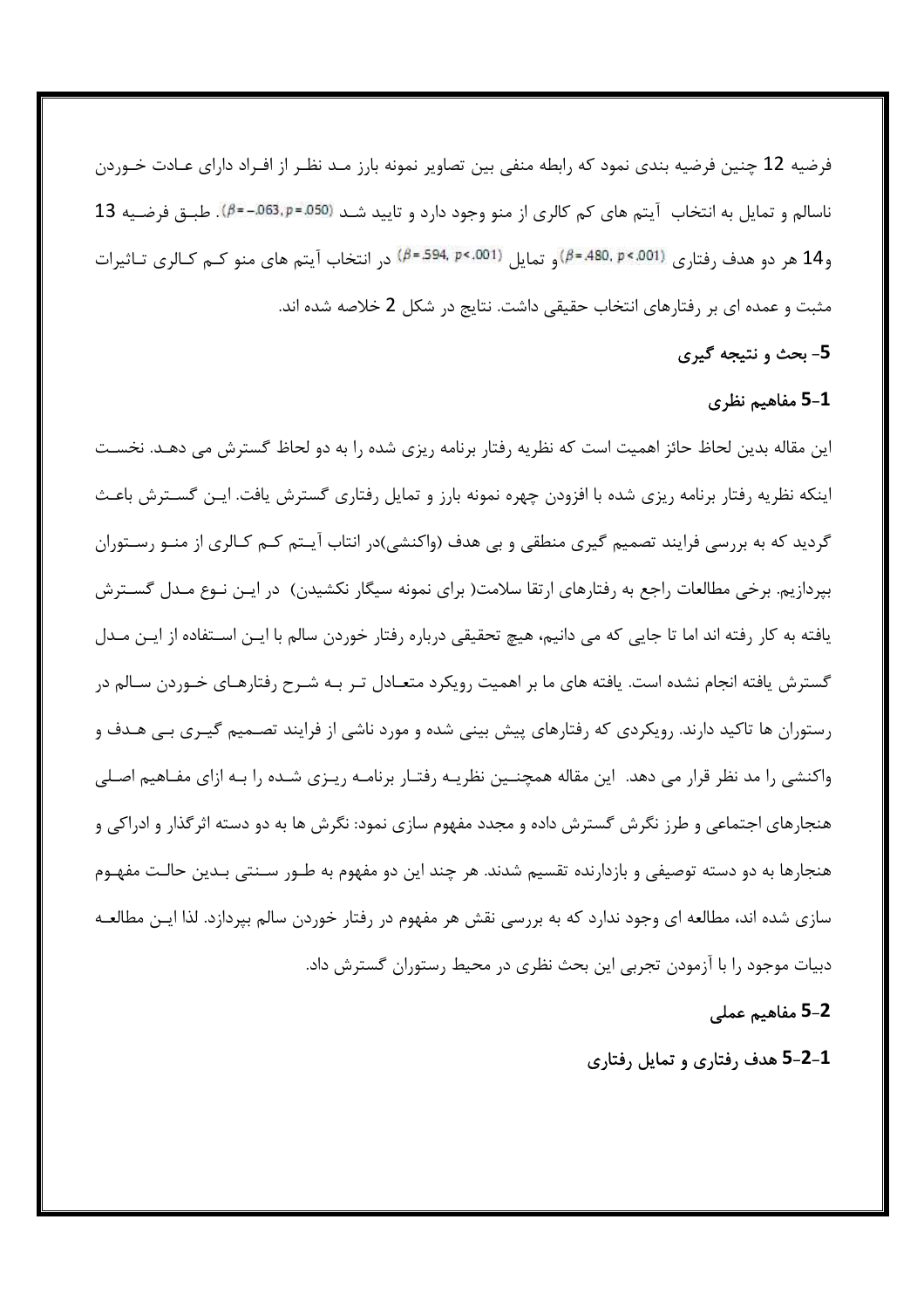یافته ها با تایید تاثیرات برجسته هدف رفتاری و تمایل به انتخاب آیتم کم کالری در محیط صرف غـذا، نشــان مــی دهند که انتخاب آیتم کم کالری از منو در رستوران ها برگرفته از فرایند تصمیم گیـری هدفمنـد و تصـمیم گیـری واکنشی است. به عبارت دیگر، افرادی که آیتم های کم کالری را از منو رستوران انتخاب می کننــد، نــه تنهـا هــدف آگاهانه دارندبلکه پاسخ آنی به عوامل موقعیتی دارند. به طور ویژه تاثیرات تمایل رفتاری به انتخاب آیتم کم کالری از منو قوی تر از اهداف رفتاری است. هر چند افراد برنامه ریزی می کنند که موقع بیرون رفتن غـذای سـالم بخورنـد، برخی در نهایت به خاطر عوامل موقعیتی ( همانند غذاهای ناسالم وسوسه انگیز) آیتم های پر کالری را در منو انتخاب می کنند. این یافته ها متناسب با اثر اوتومو اند که گزارش نمودند رفتار میان وعده ناسالم با تمایل بـه جـای هـدف رفتاری به طور قوی تر پیش بینی می گردد. پشتیبانی بیشتر از نقش تمایل رفتاری برگرفته از تحقیقـات در زمینــه انگیزه آنی است که به عنوان «گرایش کلی و عمل نسنجیده» تعریف می گردد (هافمن با همکاران، 2008) بدن معنا که تمایل رفتاری و انگیزه آنی پاسخ های واکنشی به عوامل مـوقعیتی محسـوب مـی شـوند. چرچیـل و جسـوپ در مطالعه خود راجع به مصرف میوه و سبزیجات، پی بردند که انگیزه آنی نقش حیاتی در پاسخ واکنشی ایفا نموده و بر اهمیت فرایندهای تصیم گیری غیربازخوردی تاکید نمودند. این یافته ها بر اهمیت موقعیت تاکید دارد هنگـامی کـه مشتریا آیتم های منو را سفارش می دهندکه نشان می دهد رستوران ها باید شرایطی فراهم سازند که انتخاب آیـتم سالم از منو را ارتقا دهند. برای نمونه چون پیش خدمت ها نزدیک ترین ارتباط را با مشتریان دارند، آنها می تواننــد مشتریان را تشویق کنند تا آیتم های سالم منو را با معرفی آنها به شیوه جالب، انتخـاب کننـد. نقـش عمـده پـیش خدمت ها در تحقيقات قبلي مورد تاكيد واقع شده است (پاترسون با همكاران،2002؛ شواتز با همكاران، 2012).

# 2–2–5 چهره منفي نمونه بارز

نتایج نشان می دهد مشتریانی که وجهه منفی از نمونه بارز فرد دچار عادت خوردن ناسالم دارند به احتمـال بیشـتر تمایل دارند آیتم های سالم (کم کالری) را از منو رستوران مصرف کنند، و این یافته ها از اهمیت رویکردهای تصمیم گیری واکنشی یا بدون هدف در شرح رفتارهای خوردن سالم مشتریان پشتیبانی می کند. طبق انتظار ایـن نتیجـه، متناسب با یافه های تحقیقات قبلی است که نگرش های مثبت تر فرد عادی مشغول بـه رفتـار خـاص پـیش بینـی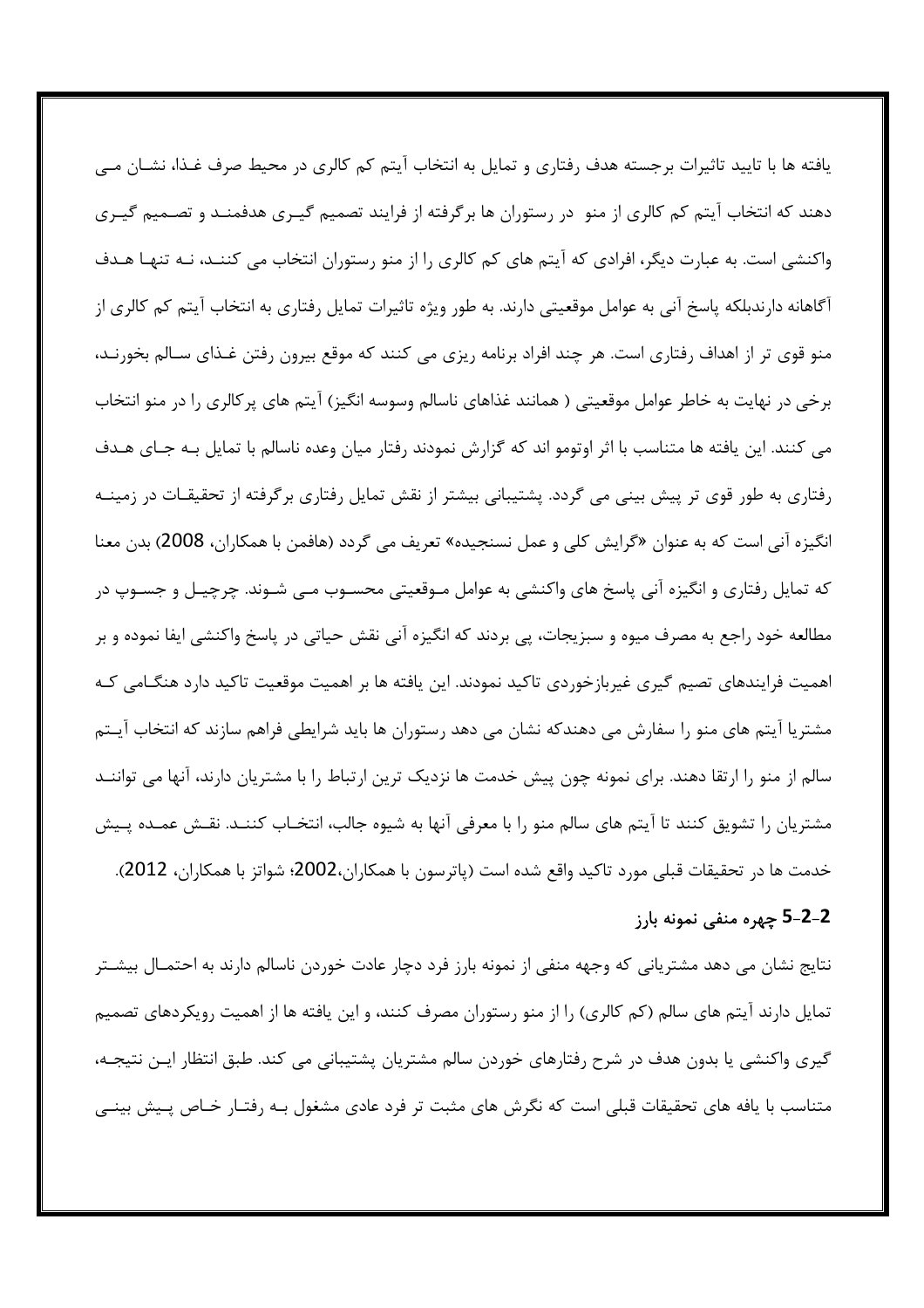کننده تمایل بیشتری به همان رفتار است که گرارد با همکاران، اسپیجکرمن با همکاران و ون دن ایجندن با همکاران در اثر خود راجع به مصرف الكل و سيگار به آن پي بردند. برعكس تمايل افراد به فاصله گيــري خــود از افــراد دچــار عادت خوردن ناسالم تمایل انها را به مصرف غذاهای ناسالم کمتر می کند. گریتس با همکاران نیز پی برد افرادی که طرز نگرش مثبت تری به کسانی دارند که عادت به خوردن ناسالم دارند، به احتمال بیشتر غذاهای ناسالم می خورند. این امر نشان می دهد که خوردن سالم را می توان با افشا نمودن وجهه منفی کسانی که غذای ناسـالم مـی خورنـد، برای نمونه در رسانه ها، تشیوق نمود. کارایی گروه تبلیغاتی خوردن سالم، ارتقاء یا مداخله گری را می توان با انتشار وجهه منفی افراد عادت به خوردن ناسالم ارتقا داد که نگرش مطلوب به آنها را کاهش مـی دهـد. بـه هـر حـال ایـن راهبرد را باید بااحتیاط به کار گرفت چون افشا نمودن وجهه منفی کسانی که غذای ناسالم می خورند، ممکن است منجر به بدنامی آنها گردد. ایجاد چهره مثبت از افراد عادت به خوردن سالم ممکن است شـیوه دیگـری بـرای ارتقــا مطالب آموزشی خوردن سالم، گروه تبلیغاتی و رسانه مربوط به وجهه نمونه بارز گردد. برای نمونه، رستوران ها بایـد آگاهی های بازر گانی با استفاده از افراد سرشناس «محلی» و مورد احترام در جامعه درست کنند.

## 3-2-5 طرز نگرش های اثرگذار و ادراکی

یافته های ما همچنین نشان می دهند هر چند طرز نگرش های اثرگذار و ادراکی عامـل پـیش بینـی عمـده اهـداف رفتاری اند، طرز نگرش های اثر گذار تاثیر بیشتری نسبت به طرز نگرش های ادراکی دارند. نتایج مشابهی نیــز دراثـر بلانکارد با همکاران (2009) راجع به مصـرف میـوه و سـبزیجات در بـین دانشـجویان و مطالعـه پـاوی و همکـاران (2000) درباره خوردن سالم يافت شد. تحقيقات راجع به نرمش و ديگر رفتارهاي ارتقــا ســلامت از يافتــه هــاي مــا پشتیبانی می کنند. به علاوه در حالی که طرز نگرش های اثرگذار تاثیر مثبت برجسته بر اهداف و تمایل به انتخـاب آيتم هاي كم كالري از منو دارند، طرز نگرش هاي ادراكي عامل پيش بيني عمده فقط به لحاظ اهداف رفتاري اند. با توجه به اینکه هدف رفتاری و طرز نگرش ادراکی بر اساس ارزیابی های منطقی رفتار مد نظر اند، این نتیجه منطقی است. با توجه به تاثیرات پایدار و قوی تر طرز نگرش اثرگذار و تاثیرات قدرتمند تمایل رفتاری بر انتخاب غـذای کـم کالری حقیقی، هیجانات و احساسات مردم نسبت به آیتم های منو در تصمیم به انتخاب انها در رستوران ها اساســی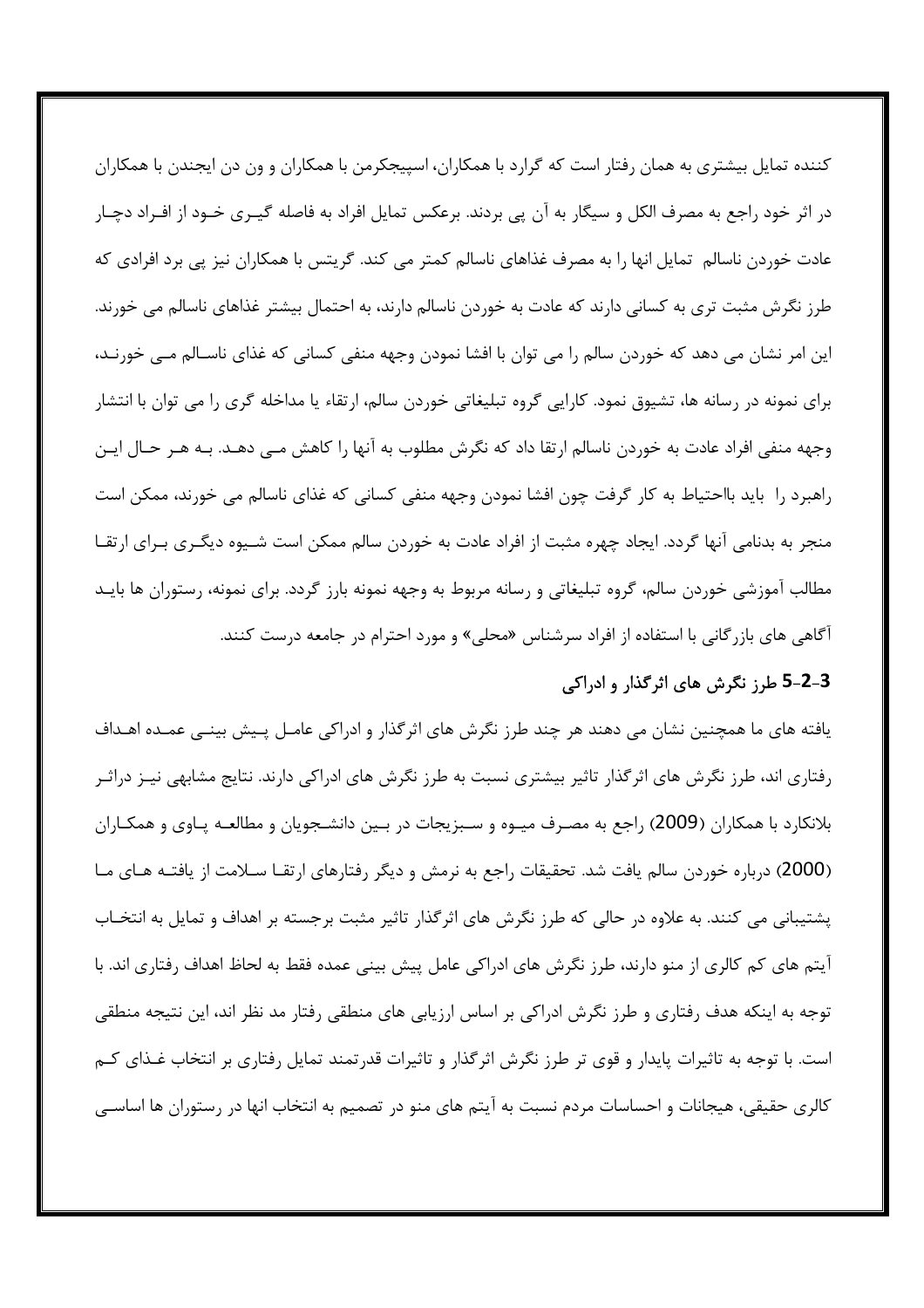تر است. لذا، پیام ها یا تبلیغات جذاب برای هیجانات مشتریان ممکن است موثر از مواردی باشد که بر مزایای حقیقی مصرف آیتم های سالم تاکید دارند. به طور ویژه این رویکرد مقرون به صرفه ممکن است در بین افرادی مـوثر واقـع نگردد که تجربه هیجانی مثبتی دارند هنگامی که آیتم های پرکالری را مصرف می کنند. لذا، گـروه هـای تبلیغتـی، پیام ها و تلاش های آموزشی می تواند مولفه اثر گذار را شامل گردد. برای نمونه، توصیفات منو ممکن است به تاکید بر ویژگی های مساعد آیتم های سالم منو کمک کند چون ارزیابی های مردم از غـذای خـاص بـه واسـطه اطلاعـات فراهم شده درباره غذا تغییر می پابد. لذا پیام های ویژگی های مساعد آیتم های سالم در منـو ( از جملـه مـزه، بـو، بافتار) ممكن است موثر باشد.

#### 4–2–5 هنجارهای بازدارنده اجتماعی

این مقاله نشان می دهد که هنجارهای اجتماعی مد نظر در انتخاب مشتریان مبنی بر آیتم های کم کالری از منو در رستوران امری اساس اند. این یافته متناسب با تحقیقت قبلی است (پاوی بـا همکـاران، 2000؛ لالـی بـا همکـاران، 2011؛ توو با همکاران، 2008). به طور ویژه، هنجارهای بازدارنده عامل پیش بینی قوی تر اند چون آنها تاثیر عمده و قوی بر اهداف رفتاری و تمایل دارند. در حالی که هنجارهای توصیفی تاثیر عمده فقط بر اهـداف رفتـاری دارنـد. تاثیر هنجارهای بازدارنده نیز بیتشر از هنجارهای توصیفی بود. پاوی با همکاران یافته های مشابهی را گزارش دادند. این یافته ها نشان می دهد افراد بر اساس انتظارات اجتماعی عمل می کند و درباره پیامد اجتماعی رفتارهـای خـود نگران اند. لذا اقدامات خوردن سالم و ارتقا آنها می تواند شامل اطلاعات هنجار اجتماعی باشد. برای نمونــه، ارتقــاء و مداخله گری ها ممکن است تاکید داشته باشند که خوردن سالم هنجاری است که جامعه انتظار آن را دارد. تحقیقات قبلی به لحاظ هنجارهای بازدارنده گزارش داده اند که دوستان و والدین بیشترین تاثیر را بر انتخاب غذا دارنـد (بـار، 1994؛ كاسم با همكاران، 2003 نيومارك-استينر با همكاران، 1999). لذا نقش انها بايد تاكيـد گـردد تـا خـوردن سالم تشویق شود. لالی با همکاران به لحاظ هنجارهای توصیفی پی بردند هنگامی که افراد باور دارند دیگـران طبـق روال نوشیدنی های شکردار و میان وعده های ناسالم می خورند، آنها نیز احتمالا این آیتم های غذایی را مصرف می كنند. افراد معمولا تحت تاثير عادت هاي خوردن سايرين واقع مي شــوند. طبــق نتــايج اصــلاح ايــن برداشــت هــاي